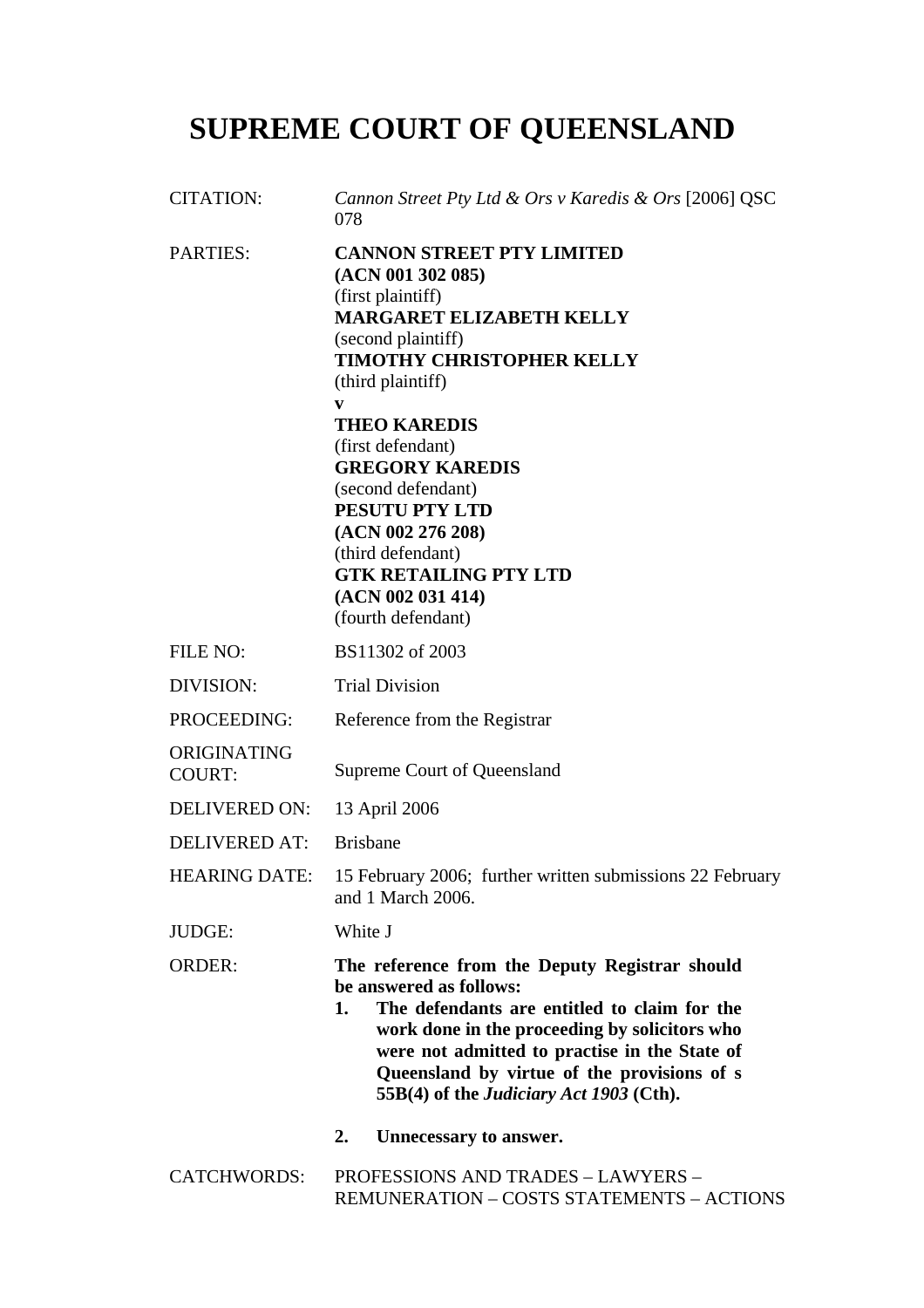TO RECOVER COSTS – OTHER CASES – N.S.W. solicitors conducting proceedings in Queensland without statutory qualifications – entitlement to recover costs – *Judiciary Act* 1903 (Cth) s 55B – *Supreme Court Act* 1995 (Qld) s 209

CONSTITUTIONAL LAW – OPERATION AND EFFECT OF THE COMMONWEALTH CONSTITUTION – INCONSISTENCY OF LAWS (CONSTITUTION, s 109) – State law regarding legal practitioners – whether *Supreme Court Act* 1995 (Qld) s 209 inconsistent with *Judiciary Act*  1903 (Cth) s 55B

*Constitution* (Cth), s 71, s 74(iv), s75(iv), s 109 *Corporations Act 2001* (Cth), s 237, s 1037(2) *Judiciary Act 1903* (Cth), s 55B, s86 *Matrimonial Causes Act 1959* (Cth)

*Acts Interpretation Act 1954* (Qld), s 35(1)(b) *Arbitration Act 1895* (WA) *Legal Practitioners Act 1974* (NT) *Legal Profession Act 1987* (NSW), Division 3 *Legal Profession Amendment (Personal Injury Advertising) Regulation 2003* (NSW) *Partnership Act 1891* (Qld) s 5(1) *Queensland Law Society Act 1952* (Qld) s 38, s 44, s 48 *Supreme Court Act 1867* (Qld), s 38A, s 58 *Supreme Court Act 1995* (Qld), s 209, s 221 *Uniform Civil Procedure Rules 1999* (Qld), r 691, 703, 685, 710(1), 713, 736, 714

*Bankruptcy Act 1869* (Eng) *Bankruptcy Act 1883* (Eng), s 151 *Solicitor's Act 1957* (Eng)

*In Re A Debtor* [1934] 1 Ch 280, considered *APLA Ltd v Legal Services Commissioner (NSW)* [2005] HCA 44, applied *Australian Mutual Provident Society v Goulden* (1986) 160 CLR 330, applied *Cachia v Hanes* (1994) 179 CLR 403, cited *De Pardo v Legal Practitioners Complaints Committee* [2000] FCA 335, applied *Elders Trustee and Executor Company Ltd as Executors of the Estate of Howard v Estate of Herbert* (1996) 111 NTR 25, discussed *Grundmann v Georgeson* [2000] QCA 394, cited *Gundry v Sainsbury* [1910] 1 KB 645, cited *In Re Hope* (1872) LR 7 Ch App 766, cited *Hudgell Yeates & Co v Watson* [1978] 1 QB 45, discussed *In re Jones* (1869) LR 9 Eq 63, cited *Jumbunna Coal Mine NL v Victorian Coal Miners'*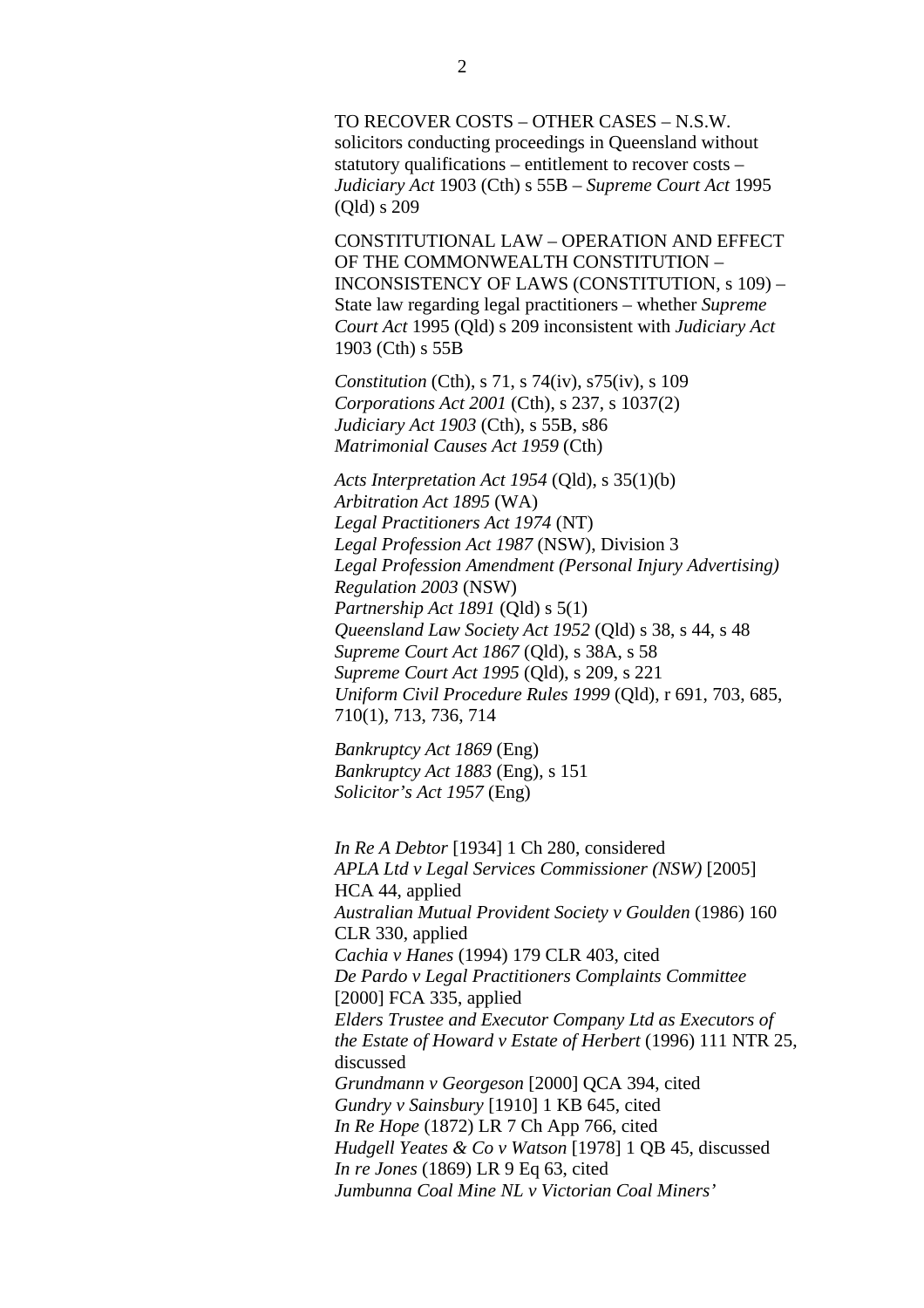|                    | Association (1908) 6 CLR 309, cited<br>Little v Registrar of High Court of Australia (1991) 29 FCR<br>544, applied                                                     |
|--------------------|------------------------------------------------------------------------------------------------------------------------------------------------------------------------|
|                    | Maggbury Pty Ltd v Hafele Australia Pty Ltd (No 2) [2002] 1<br>Qd R 183, followed                                                                                      |
|                    | McKenzie v McKenzie [1971] P 33, cited<br>Minister for Works v Australian Dredging and General<br><i>Works Pty Ltd</i> [1986] WAR 235, discussed                       |
|                    | Mitchell v Mitchell (1971) 19 FLR 100, discussed<br>Re O'Connor's Bills of Costs [1993] 1 Qd R 423, not                                                                |
|                    | followed<br>Santos Ltd v Delhi Petroleum Pty Ltd [2005] SASC 242,<br>discussed                                                                                         |
| <b>COUNSEL:</b>    | TNT Bulkships Ltd v Hopkins (1989) 65 NTR 1, cited<br>R Derrington SC for the applicants/plaintiffs<br>B O'Donnell QC and D Clothier for the<br>respondents/defendants |
| <b>SOLICITORS:</b> | Mallesons Stephen Jacques for the applicants/plaintiffs<br>Clayton Utz for the respondents/defendants                                                                  |

- [1] A Deputy Registrar of the court had for his consideration objections by the plaintiffs in the proceedings to a costs statement delivered by the defendants who had been successful in the litigation and had obtained a favourable costs order. The plaintiffs raised as a preliminary point that the defendants were not entitled to recover from the plaintiffs the cost of work done in the proceedings by New South Wales solicitors who were not admitted to practise in Queensland.
- [2] The Deputy Registrar, being of the opinion that the preliminary issue involved predominantly legal questions and that any decision made by a registrar would likely be the subject of a review application to the court, with the concurrence of the parties, referred the question to a judge of the court pursuant to r 706(3) of the *Uniform Civil Procedure Rules* ("*UCPR*"). That rule provides

"The registrar may also refer to the court any question of law arising in relation to the assessment."

- [3] The reference is in the following terms
	- "(1) whether or not, on the assessment of the Defendants' costs to be paid by the Plaintiffs, the Defendants are entitled to claim for the work done in the proceeding by solicitors who were not admitted to practise in the State of Queensland and
	- (2) whether or not the costs, for which the Defendants seek indemnity from the Plaintiffs are, as between the Defendants and their solicitors who were not admitted to practise in Queensland, monies or remuneration "for appearing or acting on behalf of another person" within the meaning of the provisions of section 209 *Supreme Court Act 1995* which were operative at the time the costs were incurred."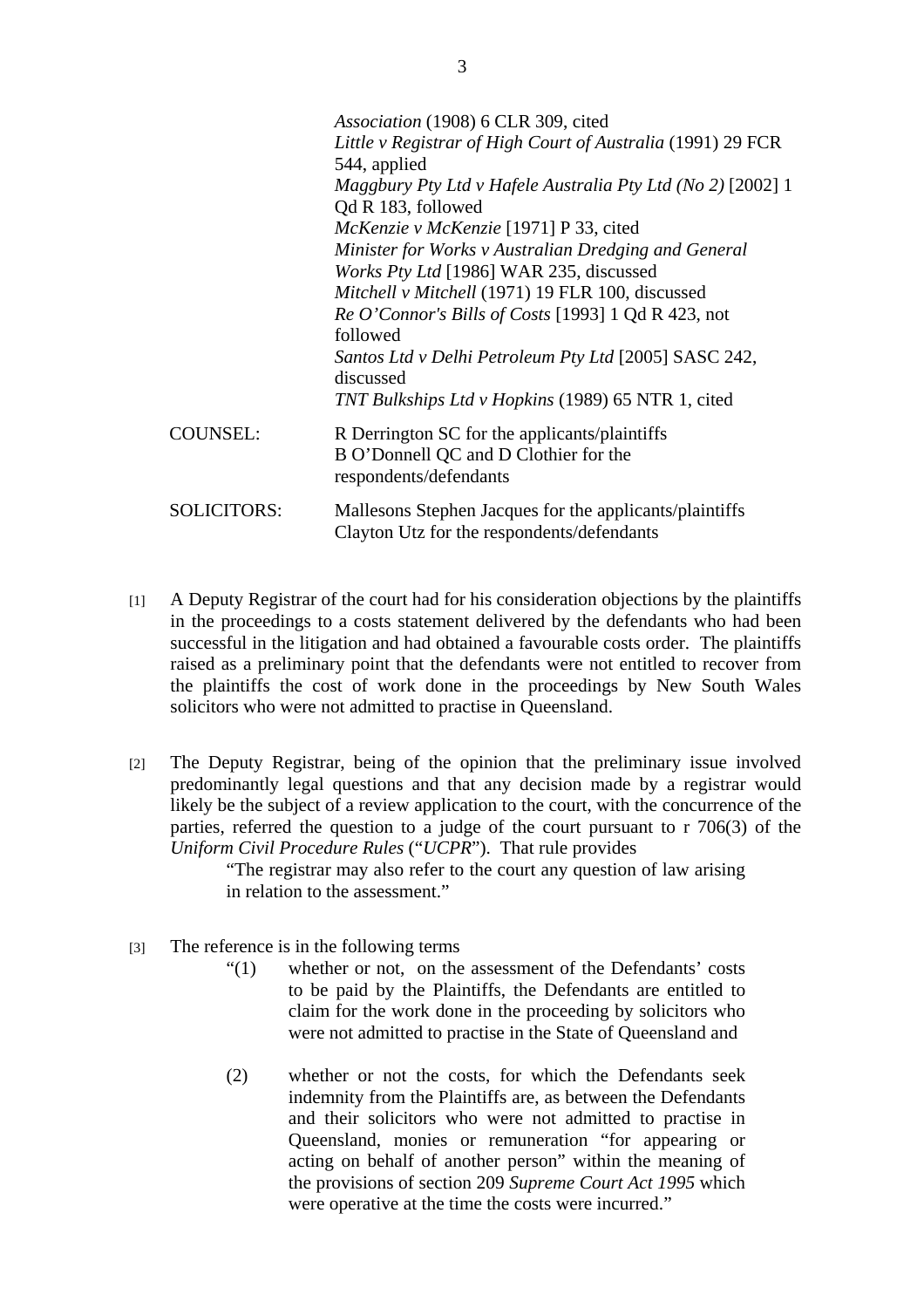- [4] On 28 October 2005 Clayton Utz, solicitors for the defendants, sent notices pursuant to s 78B of the *Judiciary Act 1903* (Cth) to the Attorneys-General of the Commonwealth, States and Territories. The matter said to arise under the *Constitution* or to involve its interpretation was described to the Attorneys as an inconsistency between the *Judiciary Act* and s 209 of the *Supreme Court Act 1995* (Qld). An aspect of the litigation was a determination under s 237 of the *Corporations Act 2001* (Cth) in respect of which the court was exercising federal jurisdiction pursuant to s 1337B(3) of the *Corporations Act*. Additionally this court was exercising federal jurisdiction pursuant to s 39(2) of the *Judiciary Act* because the proceedings were between the residents of different States within the meaning of s 75(iv) of the *Constitution*. Each Attorney has declined to intervene.
- [5] At the conclusion of this hearing counsel for the plaintiffs, Mr Derrington SC, sought to amend the general objection to the costs statement to include a failure by the solicitors on the record for the defendants to comply with the requirements of the *Queensland Law Society Act 1952* to hold a Queensland practising certificate pursuant to s 38 of the Act and the failure of the defendants and their solicitors to comply with the provisions of s 48 of the Act concerning client agreements.
- [6] The plaintiffs were given leave to make written application to amend with the defendants being given leave to respond. The defendants by their written submissions do not object to the amendment of the objections and have provided submissions about the application of ss 38 and 48 of the Act. Accordingly, leave is given to the plaintiffs to amend their general objection in order that all bases for objection to the payment of costs which essentially involve questions of law can be heard and determined together.
- [7] General Objection 1 as amended (with the amendments in italics) reads " The Plaintiffs object to any and all costs associated with work done by, or under the supervision or direction of, the New South Wales (NSW) solicitors. By application of the indemnity principle, the Defendants have no entitlement to recover these costs from the Plaintiffs.

At all material times, Mr Nicholas John Mavrakis was appearing or acting on behalf of the Defendants in the Supreme Court proceedings within the meaning of Section 209 of the *Supreme Court of Queensland* [sic] *Act* 1995 (Qld). Mr Mavrakis was the solicitor on the record for the Defendants ... and acting as principal with the day to day carriage of the action. The majority of the work performed on behalf of the Defendants was performed by Mr Mavrakis, or by lawyers from the Sydney office of Clayton Utz under Mr Mavrakis' supervision or direction ...

At all material times, Mr Mavrakis was not a solicitor of the Supreme Court within the meaning of Section 209 of the *Supreme Court Act* 1995 (Qld). Mr Mavrakis operated out of the Sydney office of Clayton Utz, was not admitted to practise as a solicitor of the Supreme Court of Queensland, and did not hold a valid practising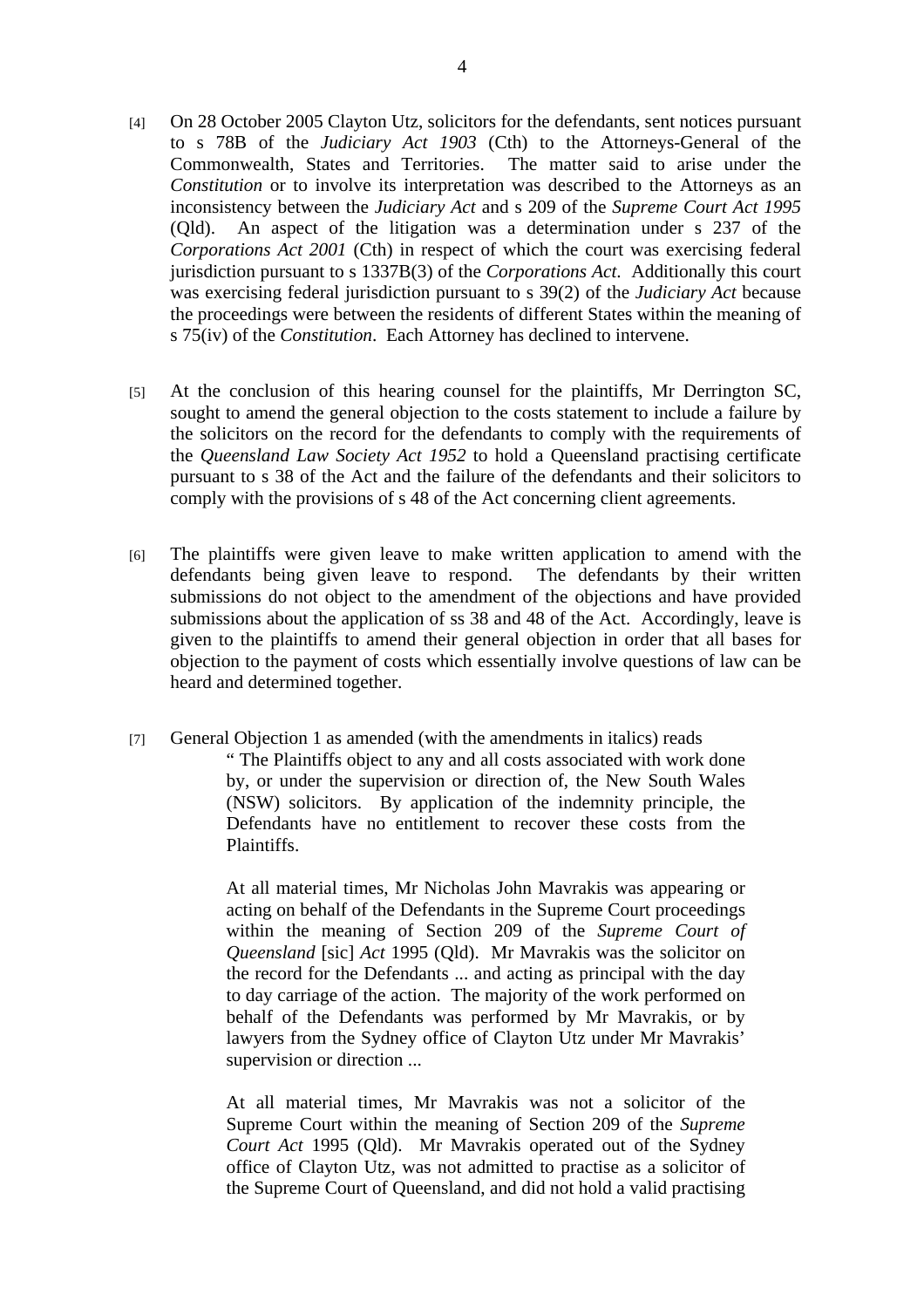certificate entitling him to practise as a solicitor in Queensland *as required under Section 38 of the Queensland Law Society Act* 1952 *...*

The effect of Section 209 of the *Supreme Court Act* 1995 (Qld) as in force at the relevant time is that there is no entitlement for the NSW solicitors to claim or recover or receive directly o[r] indirectly a sum of money or other remuneration for work done on behalf of the Defendants in respect of the proceeding.

The Plaintiffs will make further detailed submissions in relation to this issue on its hearing as a preliminary issue, or alternatively on Assessment.

*The Defendants have no entitlement to recover costs from the Plaintiff as the costs agreement dated 23 August 2002 and 24 June 2003 on which the Defendant seeks to rely does not comply with section 48 of the Queensland Law Society Act and in accordance with section 48F of that Act is rendered void.*"

- [8] An item listed as an outlay in the costs statement is described as "Paid: New South Wales Agents their fee." The amount is \$502,923.23. The composition of that sum appears in numerous folios set out as a costs statement and described as "Summary of New South Wales Solicitors Professional Fees and Outlays."
- [9] The defendants have paid their solicitors.
- [10] There is no suggestion that the defendants' solicitors did not carry out their work professionally.
- [11] No objection was taken at any time before the objections to the costs statement to Mr Mavrakis' and other NSW solicitors' "involvement" in the litigation.
- [12] Prior to July 2000 Clayton Utz was made up of four separate partnerships. The offices of Clayton Utz in Sydney, Canberra and Melbourne operated as a single partnership. The offices of Clayton Utz, Brisbane, Perth and Darwin operated as separate but associated partnerships. On 1 July 2000 Clayton Utz became a single partnership operating nationally.

## *Background*

[13] The litigation which culminated in the order of Muir J of 30 April 2004 (the orders made that day were effectively repeated after receiving submissions about costs on 21 May 2004)

> "That the defendants have judgment in the action with costs, including reserved costs to be assessed on the standard basis." [2004] QSC 104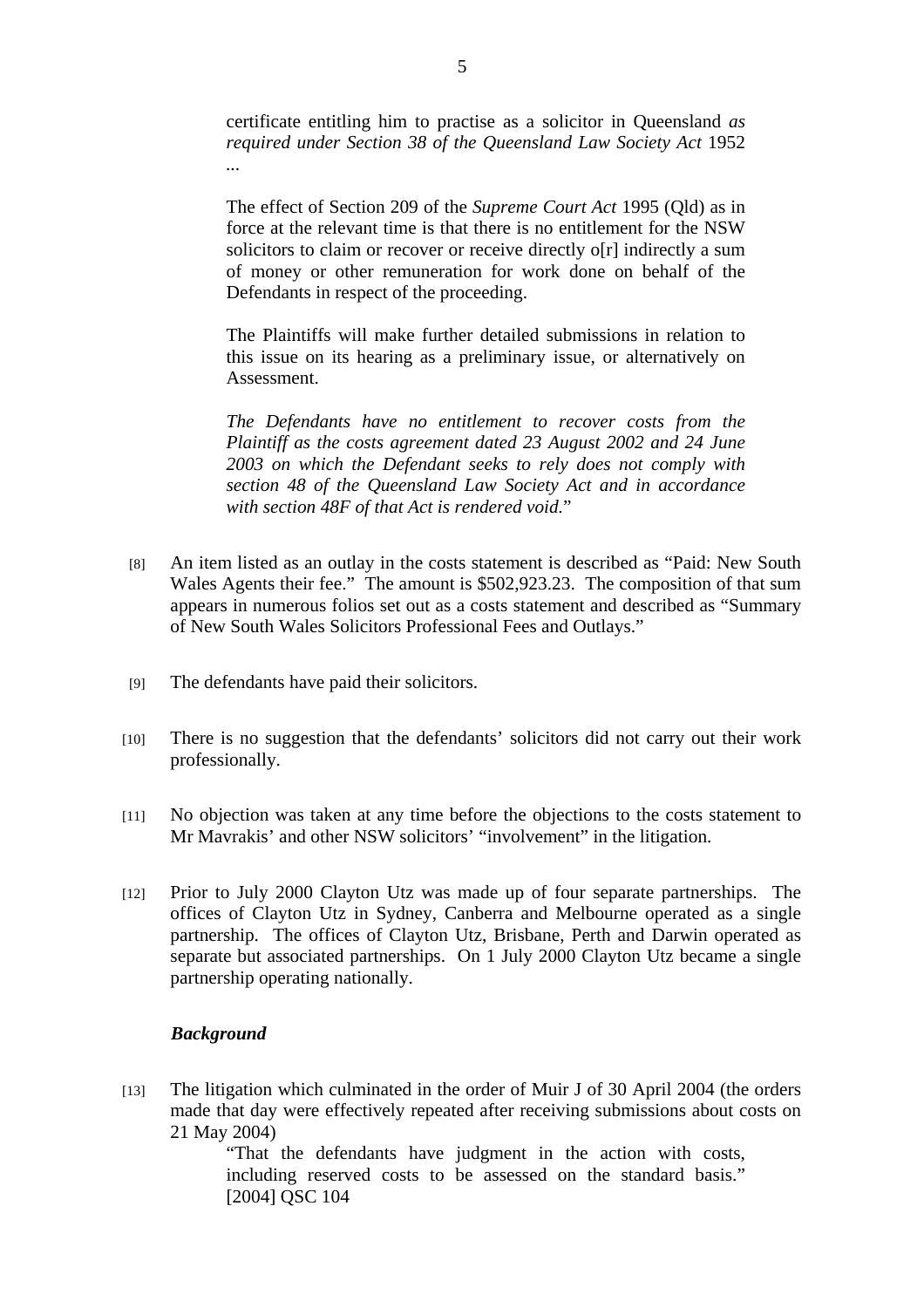arose out of a commercial dispute between the plaintiffs and the defendants as minority and majority shareholders over the extent of the plaintiffs' equity in The Grape Management Pty Ltd (including Hotel Wickham Investments Pty Ltd and described in the affidavits and the judgment as "The Grape" which it is convenient to assume in these reasons), directors' and shareholders' voting rights and the disposition of the companies' assets. The companies carried on the business of liquor merchants through numerous retail outlets in Queensland and also owned and operated a number of hotels in Queensland.

- [14] Mr Theo Karedis, the first defendant, was the founder and former chief executive officer of a group of companies which carried on the "Theo's" business of wholesale/retail liquor supplies and hotel operations in New South Wales and the ACT. The second defendant, Mr Gregory Karedis, is Mr Theo Karedis' son. The third and fourth defendant companies are controlled by them respectively.
- [15] On or about 23 August 2002 Clayton Utz in Sydney was retained by Pesutu Pty Ltd, now the third defendant, on behalf of itself, GTK Retailing Pty Ltd, now the fourth defendant and Mr Theo Karedis and Mr Gregory Karedis as well as other entities within the Karedis Group to act for them in relation to what was described as the "proposed CIBC Project". That was the name given to the sale of the Karedis Group's liquor interests. Pesutu Pty Ltd entered into a letter of engagement and costs agreement with the solicitors in relation to that project. It was signed by Mr Peter Shaw, a partner in the Sydney office of Clayton Utz and the agreement itself was signed on behalf of Pesutu by Mr Theo Karedis. That retainer continued until 30 June 2003 and was renewed for the period 1 July 2003 to 30 June 2004. On this occasion Mr Theo Karedis chose not to execute a fresh agreement but merely to continue the old agreement on the same terms and conditions. It was apparently accepted by the plaintiffs on this hearing that those agreements were costs agreements within the meaning of the *Legal Profession Act 1987* (NSW).
- [16] The headquarters of the Karedis Group was in Sydney and Mr Theo and Mr Gregory Karedis resided in Sydney. The registered officers of Pesutu Pty Ltd and GTK Retailing Pty Ltd were in Sydney.
- [17] From September to December 2002 the Karedis interests were in negotiations with Woolworths Limited and the Coles Myer Group Limited to sell the Theo's Liquor Group which included The Grape interests in Queensland. Mr Shaw was advising the Karedis interests in respect of these negotiations. The firm of solicitors, Malleson Stephen Jacques, ("Mallesons") in Brisbane, wrote to Mr Shaw at Clayton Utz in Sydney stating that the firm was acting for the now plaintiffs and seeking an undertaking from the Karedis interests that they would not sell the Theo's Liquor Group to Coles Myer. The solicitors alleged that the conduct of the Karedis interests in the sale process was oppressive and would constitute a breach of the fiduciary duties of the directors of The Grape Management Pty Ltd if the sale were to proceed. Mallesons also contended that there was an agreement between the now plaintiffs and the now defendants whereby the plaintiffs would acquire an additional 12.3 per cent of the shares in The Grape Management Pty Ltd.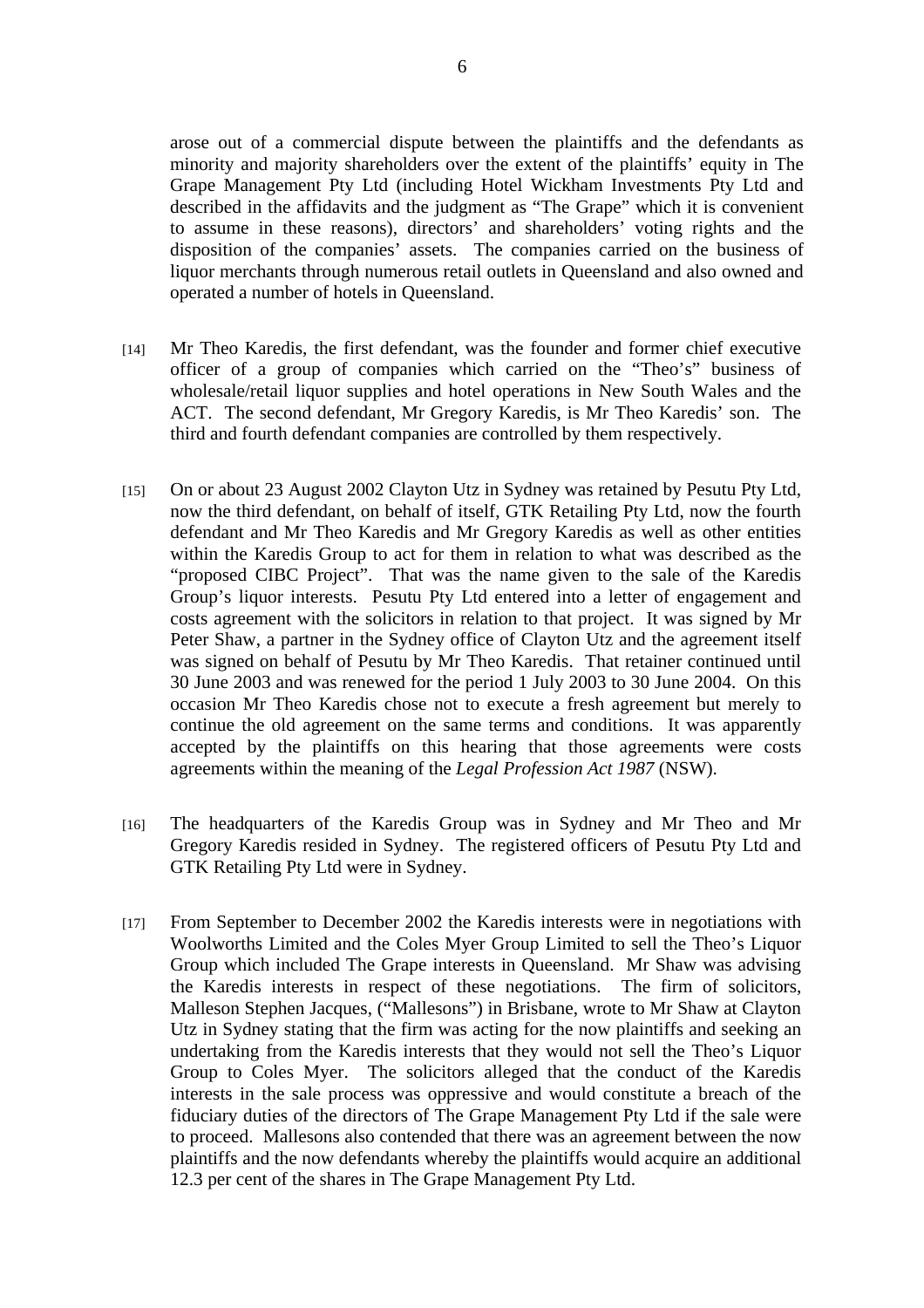- [18] It was at that point that Mr Nicholas Mavrakis became involved. He was requested by Mr Shaw to assist him to respond to that letter.
- [19] Mr Mavrakis was admitted as a solicitor of the Supreme Court of New South Wales on 11 November 1994. He has since held a New South Wales practising certificate continuously. On 15 April 1996 he was admitted to the roll of practitioners of the High Court of Australia. He was employed as a solicitor, then as a senior associate in the Sydney office and worked principally with Mr Dean Jordan, a partner in the firm. He has been a partner of Clayton Utz since 1 January 2004.
- [20] Mr Mavrakis obtained witness statements from Mr Theo and Mr Gregory Karedis in respect of the allegations made on behalf of the plaintiffs by Mallesons. Clayton Utz in Sydney retained Mr N Hutley SC, a barrister with chambers in Sydney to advise.
- [21] The Karedis interests provided the plaintiffs with an undertaking not to sell The Grape but declined to do so, so far as the balance of the Theo's Liquor Group was concerned, on the basis that Mr Timothy Kelly, the now third plaintiff, had no interest in those businesses. In December 2002 the Karedis interests entered into an agreement to sell the Theo's Liquor Group other than The Grape to Liquorland (Australia) Pty Ltd, a subsidiary of Coles Myer, and settled on that agreement on 26 May 2003.
- [22] According to Mr Mavrakis, throughout 2003 both through their solicitors and directly, the now plaintiffs repeated the allegations contained in the Mallesons' letter of 12 December 2002. Mr Mavrakis, Mr Shaw and Mr Jordan in Sydney and Ms Anna Sharpe, a partner in Clayton Utz's office in Brisbane, assisted the Karedis interests.
- [23] By resolution of the board of 10 November 2003 The Grape Management Pty Ltd resolved to sell The Grape.
- [24] For completeness something may be said about the plaintiffs. Mr Timothy Kelly, the third plaintiff, was at the relevant time the controller of Cannon Street Pty Ltd, the first plaintiff, and the beneficial owner of all its shares. Mrs Margaret Kelly, the second plaintiff, his mother, held her shares in Cannon Street Pty Ltd in trust for Mr Kelly. Mr Kelly was the beneficial owner of 7.7 per cent of the shares in The Grape Management Pty Ltd. The balance were held equally by Pesutu Pty Ltd, the third defendant and GTK Retailing Pty Ltd the fourth defendant which, as I have noted, were controlled by each of Mr Theo and Mr Gregory Karedis.

## *The litigation*

[25] It is unnecessary to articulate in detail the issues raised by Mr Kelly and his interests which are set out in the judgment of Muir J. Suffice it to say that the Karedis interests declined to give an undertaking not to implement the sale process. On 8 December 2003 Ms Sharpe received from Mallesons by way of service on the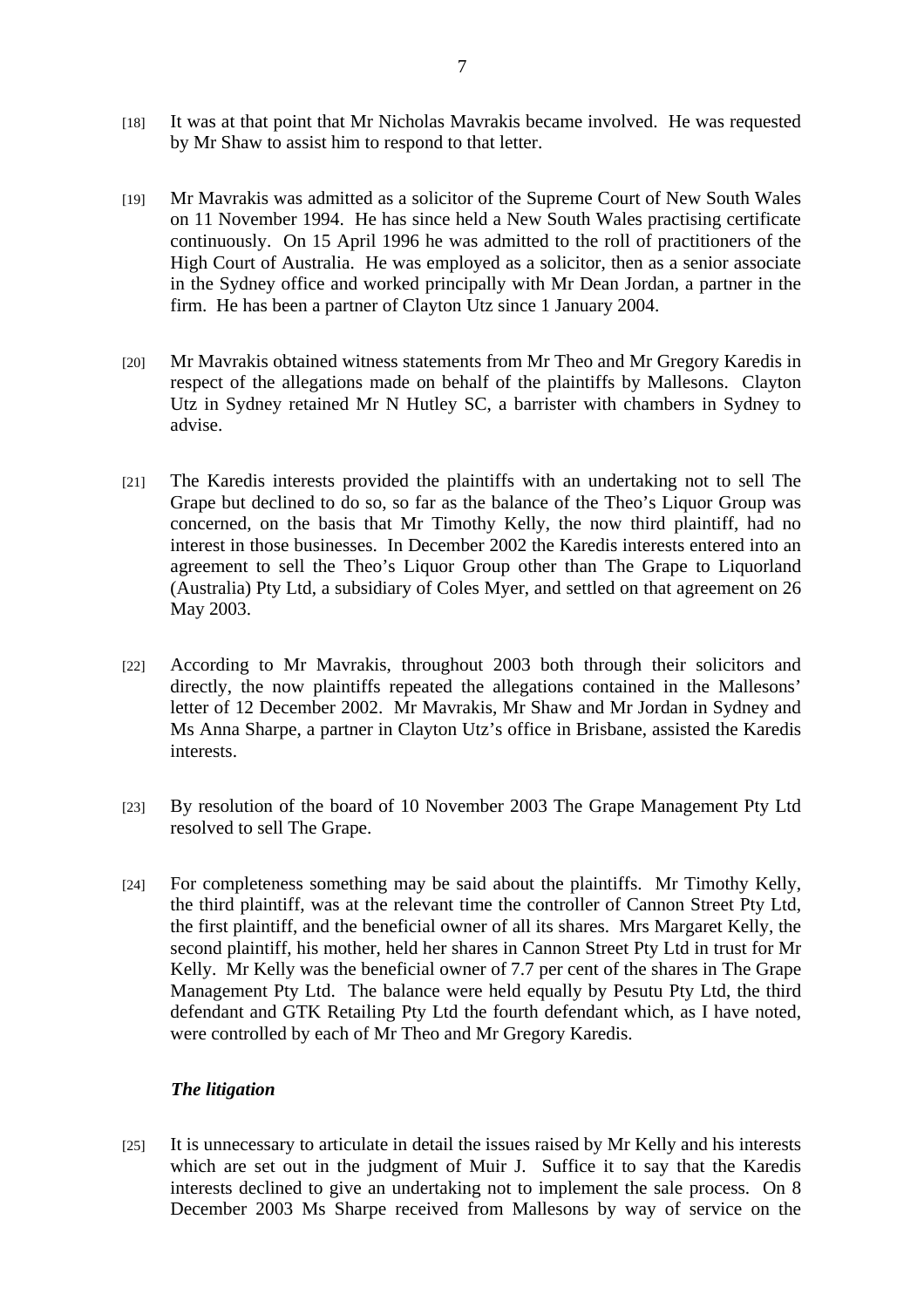defendants in the Brisbane office of Clayton Utz a claim and statement of claim seeking certain relief filed that day in the Supreme Court. I have taken the summary of what was sought from paras 6 and 7 of the judgment of Muir J

"Cannon Street and Mrs Kelly claim –

- (a) a declaration that they have an option to purchase from Pesutu and GTK 12.3% of the issued share capital in TGM [The Grape Management Pty Ltd] for the sum of \$2.6 million;
- (b) a declaration that in order to be validly passed, any resolution proposed at a meeting of shareholders of TGM or HWI [Hotel Wickham Investments] must be passed unanimously.

Mr Kelly claims –

- (a) a declaration that in order to be validly passed, any resolution proposed at a meeting of directors of TGM or HWI concerning the sale of the business of either company must be passed unanimously;
- (b) an order permanently restraining the implementation of a resolution for the adopting of a sale process for the sale of the business of TGM and HWI purportedly passed by a majority of directors of each of TGM and HWI on 10 November 2003."
- [26] The plaintiffs sought leave pursuant to s 237 of the *Corporations Act 2001* (Cth) to bring proceedings on behalf of and in the name of each of The Grape Management Pty Ltd and Hotel Wickham Investments Pty Ltd against Mr Theo and Mr Gregory Karedis for an order permanently restraining the implementation of the resolution relating to the sale of The Grape interests on 10 November 2003. That application was heard as part of the principal proceedings.
- [27] On 8 December 2003 consent orders were made by Mackenzie J that the application for an interlocutory injunction be set down for hearing on 12 December 2003. The application was further adjourned by consent to 19 December 2003. Mr Mavrakis attended the hearing of the application in Brisbane instructing Mr Hutley SC and Mr D Clothier of the Queensland Bar. Muir J made consent orders restraining any further steps to sell The Grape until the hearing and determination of the proceedings which he set down for trial on 29 March 2004.
- [28] On 12 February 2004 the defendants filed and served a notice of intention to defend. Mr Mavrakis was named on the pleading as the defendants' solicitor and the firm of solicitors was named as Clayton Utz. The solicitor's business address was the firm's Brisbane address in accordance with the requirements of r 139 and Form 6 of the *UCPR*. The notice of intention to defend was not signed by Mr Mavrakis but by, it may be inferred, someone in the Brisbane office.
- [29] Mr Mavrakis was involved in assembling evidence and conferred regularly with the defendants and counsel in Sydney through February and March 2004.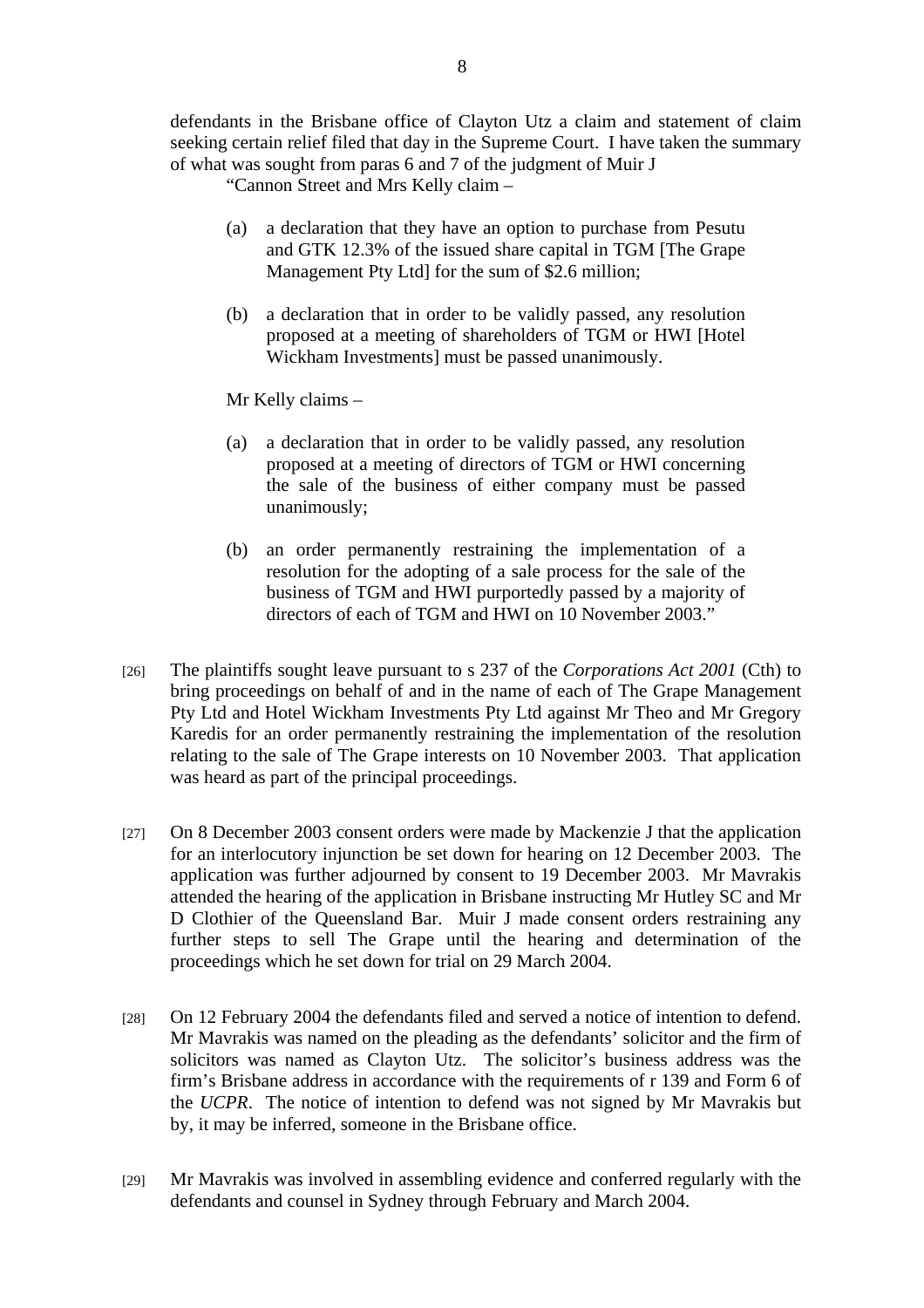- [30] An interlocutory application relating to further disclosure by the plaintiffs was heard on 15 March 2004. That application was signed by Mr John Powell, a partner in the Brisbane office of Clayton Utz. Mr Mavrakis instructed counsel on the hearing of that application.
- [31] The trial was held over six days in March and April 2004. Mr Mavrakis and Ms Fiona Boyce, a solicitor in the Sydney office of Clayton Utz, attended and instructed counsel. Apart from these attendances all work undertaken by partners and employed solicitors based in the Sydney office of Clayton Utz was undertaken in New South Wales.
- [32] Other work performed for the defendants in the litigation by Clayton Utz was carried out by partners and employed solicitors based in the Brisbane office. All of those persons were admitted to practice in Queensland and held Queensland practising certificates. All of the partners and employed solicitors in the Sydney office were, at the relevant time, admitted to practice in New South Wales, held the necessary practising certificate, were relevantly on the roll of legal practitioners of the High Court and, in one case, admitted to practice in Victoria, South Australia and the ACT.
- [33] Mr Mavrakis deposed in para 52 of his affidavit filed 28 September 2005 that the costs statement was prepared in the following manner
	- "(a) All professional work performed by partners and employed solicitors based in the Brisbane office of Clayton Utz has been itemised in the costs statement as professional fees. The total amount claimed for this work is \$28,730.67;
	- (b) All professional work performed by partners and employed solicitors based in the Sydney office of Clayton Utz has been itemised in the costs statement as disbursements. This is so whether or not the partner or solicitor was in Sydney or Queensland at the time the work was performed and whether or not the partner or solicitor was admitted to practice in Queensland at the time the work was performed. The total amount claimed for work performed by partners and employed solicitors based in the Sydney office of Clayton Utz who were admitted to practice in NSW and performed in Sydney is \$159,937.37. The total amount claimed for work performed by partners and employed solicitors based in the Sydney office of Clayton Utz who were admitted to practice in NSW but performed in Queensland is \$28,468.80.
	- (c) All other disbursements have been itemised as disbursements in the costs statement."

<sup>[34]</sup> The costs statement has been prepared in conformity with r 714 of the *UCPR* which provides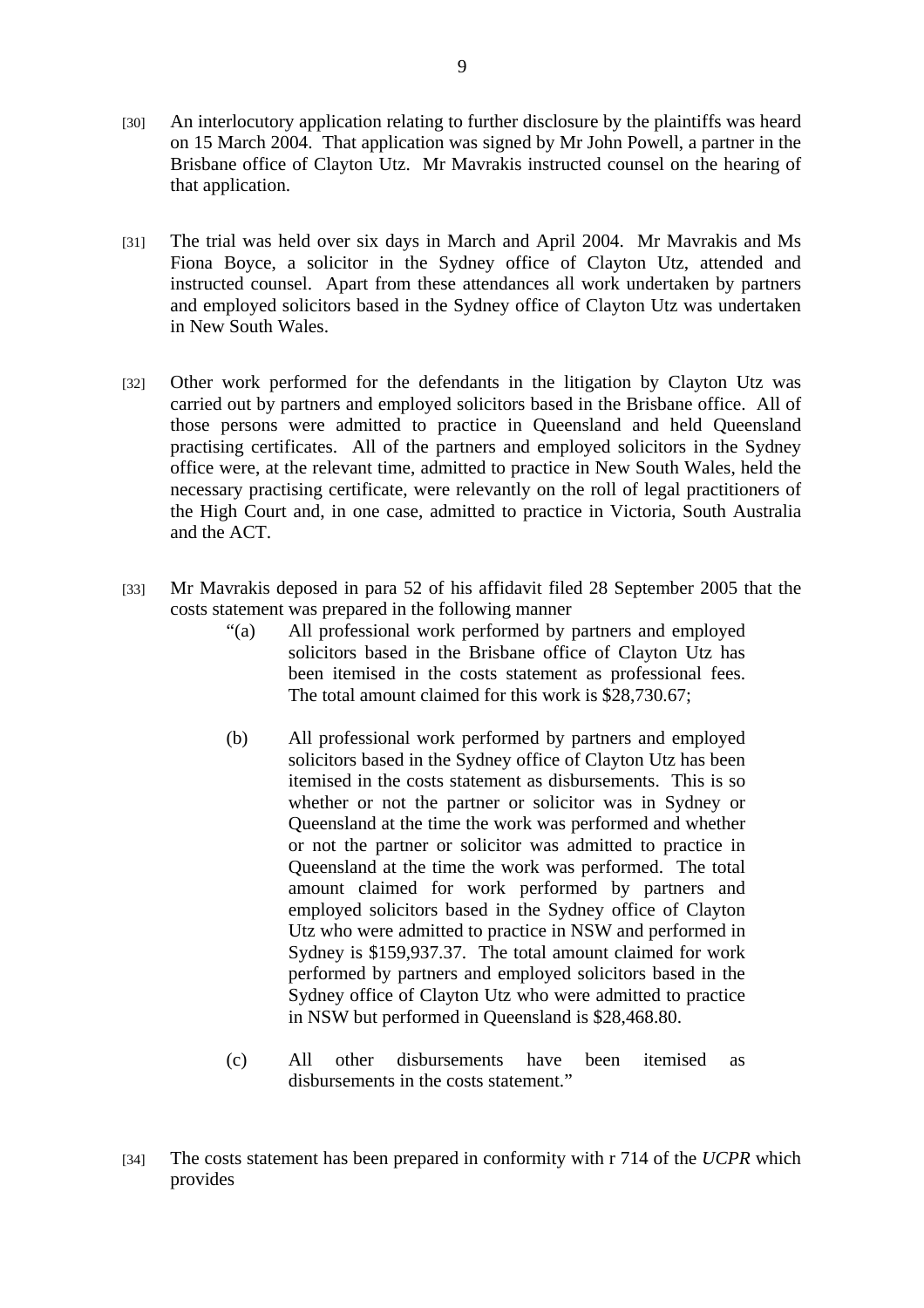"(1) If a costs statement includes a charge for work done by a solicitor practising in Queensland and acting as agent for a party's solicitor, the charge must be shown as a professional charge, not as a disbursement.

(2) The registrar may assess and allow a charge mentioned in subrule (1) even though it is not paid before the assessment.

(3) If a costs statement includes a charge for work done by a solicitor or barrister practising outside Queensland, the charge must be shown as a disbursement.

(4) If the registrar allows a charge mentioned in subrule (3) when assessing costs, the amount the registrar allows must, so far as practicable, be an amount appropriate in the place where the solicitor or barrister practises."

All work performed by partners and employed solicitors based in the Sydney office of Clayton Utz but in fact performed in Queensland was work connected with appearances in this court.

- [35] The objections concern three issues
	- (1) Whether s 209 of the *Supreme Court Act* 1995 (Qld) precludes the defendants from being indemnified by the plaintiffs in respect of costs charged by Clayton Utz for legal work concerning the litigation performed by solicitors in the Sydney office of the firm who were not admitted to practise in Queensland and who did not hold a Queensland practising certificate.
	- (2) Whether any costs are due in respect of the work done by the NSW solicitors for their clients because there is no valid Queensland client agreement pursuant to s 48 of the *Law Society Act* 1952 (Qld).
	- (3) Whether those NSW solicitors were entitled to act for the defendants and be remunerated therefore by virtue of s 55B of the *Judiciary Act* 1903 (Cth) and, if not, is there relevant inconsistency between that provision and s 209 of the *Supreme Court Act* 1995 (Qld).

## *Costs generally*

[36] The general power to award costs in Queensland was originally in s 58 of the *Supreme Court Act 1867* and has been relocated as s 221 in the *Supreme Court Act 1995*. As the majority of the High Court observed in *Cachia v Hanes* (1994) 179 CLR 403 at 410, costs are awarded by way of partial indemnity to a successful party for professional legal costs actually incurred in the conduct of litigation. If a successful party is not liable to that party's solicitor for costs those costs may not be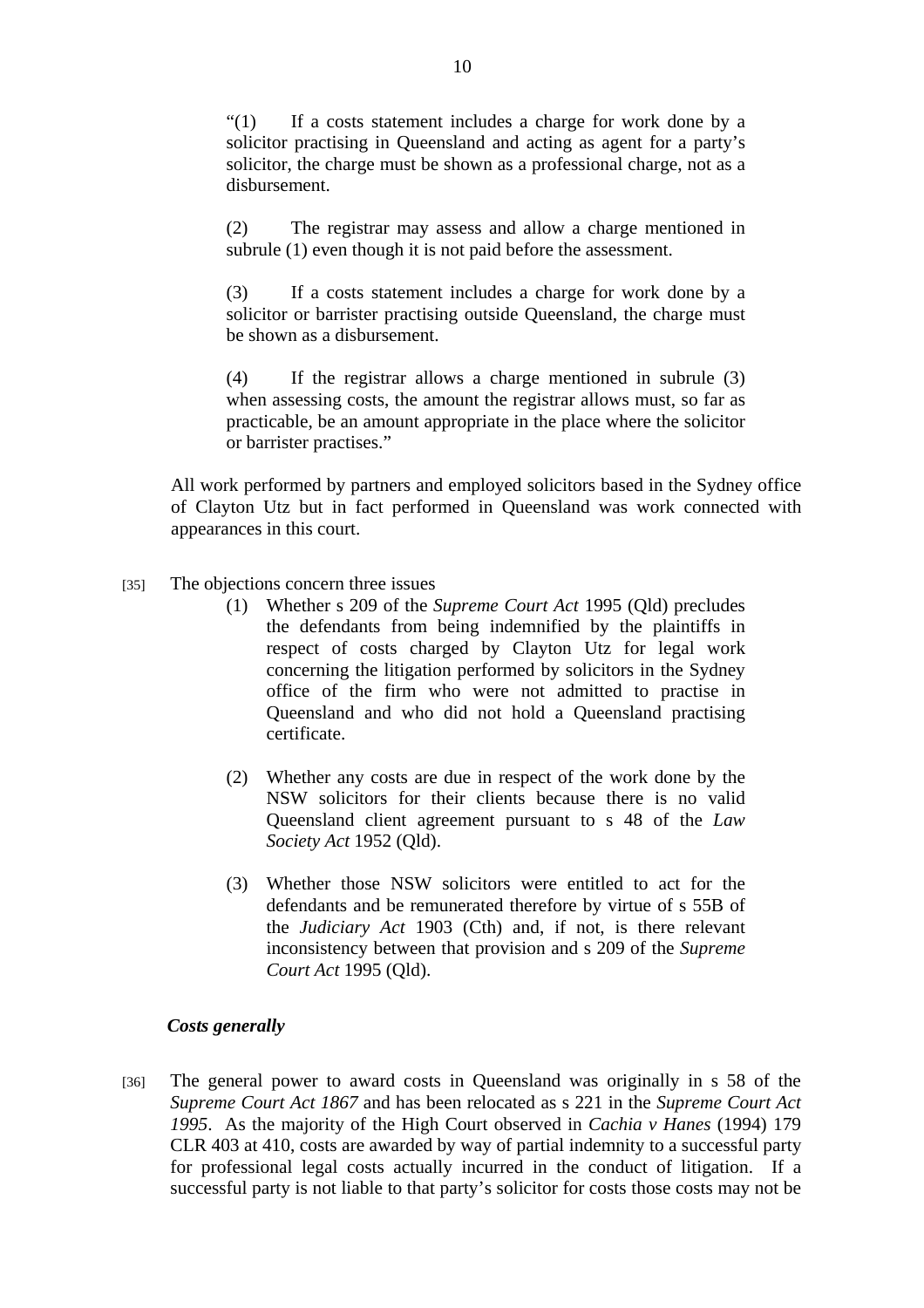recovered from the opponent, *Grundmann v Georgeson* [2000] QCA 394 and see also *Gundry v Sainsbury* [1910] 1 KB 645 at 649 and 653.

- [37] By r 691 of the *UCPR* a party to a proceeding cannot recover any costs of the proceeding from another party other than under the rules of court or an order of the court. If, pursuant to the rules or an order of the court, a party is entitled to costs the costs are to be assessed costs, r 685. Unless the rules or the court otherwise provide the costs must be assessed on the standard basis which was previously known as party and party costs. The old taxation of costs equates to the new assessment of costs under the *UCPR* which were introduced in 1999, r 703. When assessing costs on the standard basis a registrar must allow all costs "necessary or proper for the attainment of justice or for enforcing or defending the rights of the party whose costs are being assessed", r 703(2).
- [38] The procedure for assessing costs is set out in Chapter 17, Part 2, Division 5 of the *UCPR*. By r 710(1) a costs statement which initiates the assessment process must have attached to it when it is filed originals or copies of receipts for disbursements or, if a disbursement has not been paid, originals or copies of all relevant accounts. By s 713 if a party's costs statement includes an account which has not been paid a party may claim the amount as a disbursement and the registrar may allow the amount as a disbursement but only if it is paid before the registrar signs the order for the amount of the costs under r 736. As has been mentioned the amount identified as "disbursements" in the costs statement relates to the professional costs of Clayton Utz in the Sydney office. I have already set out the provisions of r 714 relating to professional charges and disbursements.

#### *Section 209 of the Supreme Court Act 1995*

[39] What is now s 209 of the *Supreme Court Act 1995* was introduced into the *Supreme Court Act* of 1867 as a new provision - s 38A. As Wilson J observed in *Maggbury Pty Ltd v Hafele Australia Pty Ltd (No 2)* [2002] 1 Qd R 183 at 187 when the *Supreme Court Act Amendment Bill 1973* containing the proposed s 38A was introduced the Minister for Justice said

> "This amending Bill has one objective, namely, to enable solicitors to have a right of audience in the Supreme Court of Queensland." *Hansard* 18 September 1973 p 580.

On the second reading of the Bill he said:

...

"This Bill will amend the Supreme Court Act of 1867 by inserting a new section that will give a solicitor a statutory right of audience in the Supreme Court of Queensland ... The Bill provides that any party appearing before the Supreme Court will, after the date of assent to the Bill, be able to appear either in person or by a barrister or a solicitor, or by any person allowed by special leave of the judge. Under the Bill, the only person able to claim or recover a fee for appearing or acting on behalf of a party to a matter or proceeding in the Supreme Court will be a barrister or a solicitor.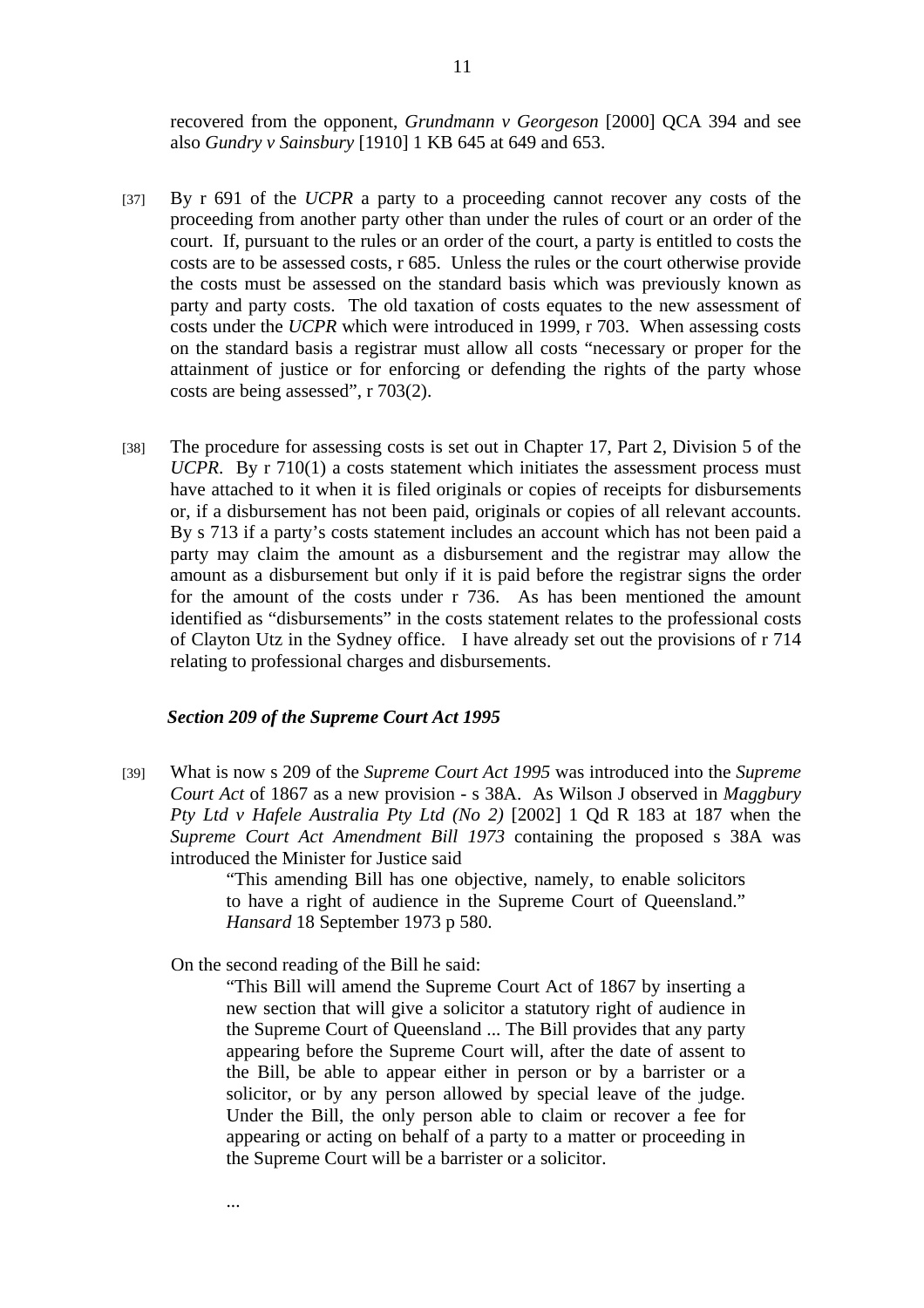The ideals of any judicial system are cheaper and speedier justice under the law, and I believe that by giving solicitors a right of audience in the Supreme Court, the Bill will go some way towards achieving these ideas." *Hansard* 25 September 1973, p 673.

- [40] Section 209 as it was at the time of this litigation (it has since been amended but not so as to affect the issues to be decided here) provided
	- "(1) In all matters and proceedings in the Supreme Court a party may appear in person or by a barrister or solicitor or by any person allowed by special leave of the judge in any case.
	- (2) A person who is not a barrister or solicitor of the Supreme Court shall not be entitled to claim or recover or receive directly or indirectly a sum on money or other remuneration for appearing or acting on behalf of another person in the Supreme Court.
	- (3) In this section –

"**party**" includes a person served with notice of or attending a matter or proceeding although not named in the record."

- [41] Section 44 of the *Queensland Law Society Act 1952* provides
	- "(1) No person acting as a solicitor for a client shall sue, prosecute, defend, or carry on any action or suit or any proceedings in any court without having previously obtained a practising certificate which shall be then in force, or shall be capable of maintaining any action or suit for the recovery of any fee, reward, or disbursement for or in respect of any business, matter, or thing done by the person as a solicitor whilst the person shall have been without such practising certificate."
- [42] Section 209 concerns business "in the Supreme Court" and precludes any person who appears for another from being remunerated unless "a barrister or solicitor of the Supreme Court". This, *inter alia*, prevents non-legally trained persons who might, under the *McKenzie's Friend* principle (*McKenzie v McKenzie* [1971] P 33), be given leave to appear, from receiving or seeking remuneration from those whom they assist. Section 209 thus catches a wider group of persons, albeit in respect of a narrower range of conduct, than those contemplated by s 44 of the *Queensland Law Society Act* which was confined to a person "acting as a solicitor."

## *(i) The single partnership*

[43] The prohibition in s 209 is in respect of a person who is not a barrister or solicitor of the Supreme Court of Queensland claiming or recovering directly or indirectly remuneration for appearing or acting on behalf of another person in the Supreme Court. It is the individual who is admitted to practice as a barrister or a solicitor (or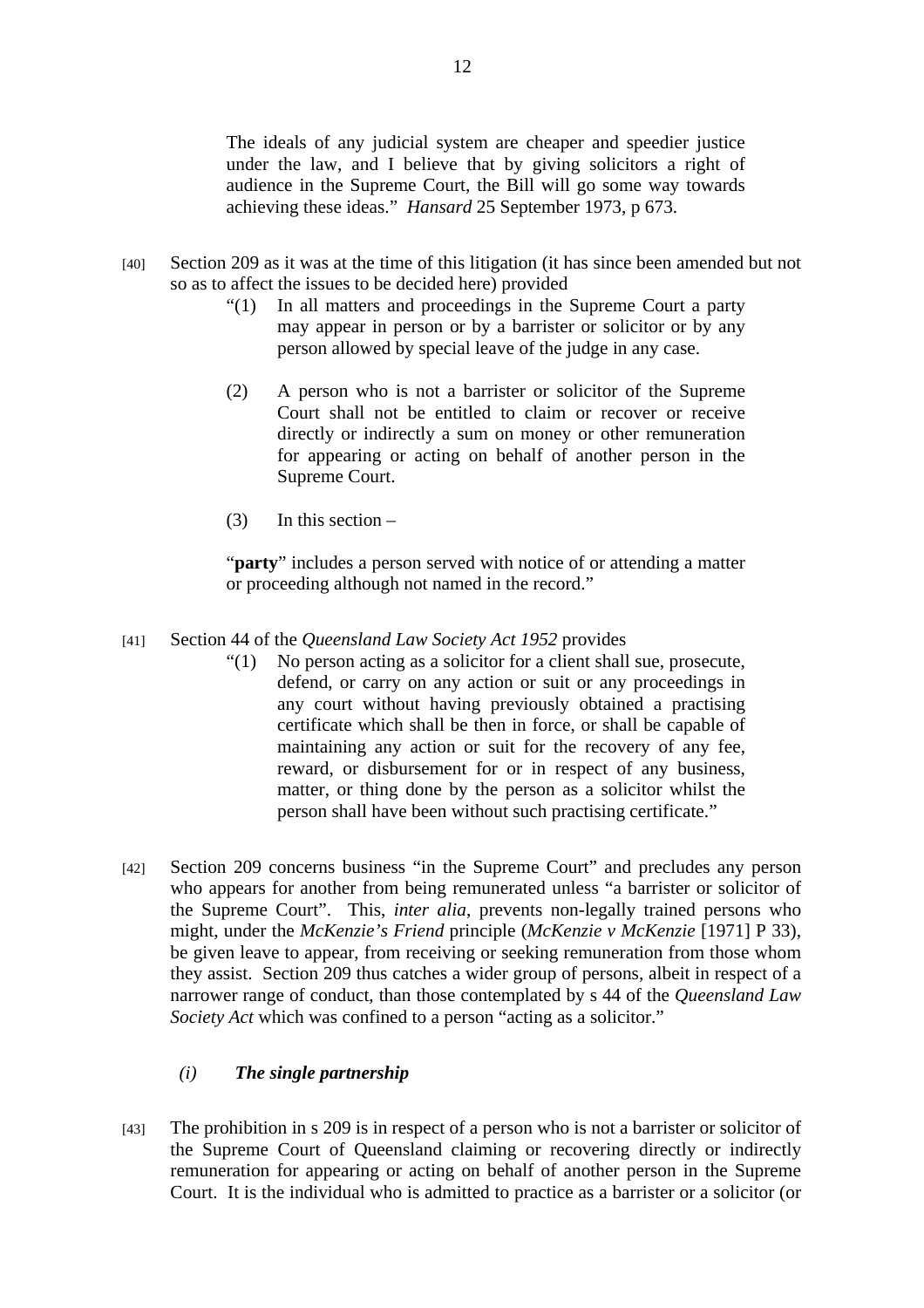lawyer in the present nomenclature) of the Supreme Court of which institution they are officers and subject to the court's inherent power to control and discipline its officers. The Supreme Court holds out those who are on its roll of practitioners as fit and proper persons to carry out the work of legal practitioners. It is the individual who is required to hold a practising certificate demonstrating professional competence and it is the individual solicitor who is identified on the originating notice of claim and notice of intention to defend and defence. This is so because it is over such a person that the Supreme Court of Queensland exercises authority either expressly or through its inherent power to control its own process.

- [44] Mr O'Donnell QC who with Mr Clothier appeared for the defendants submitted that the "claimant for the costs" is the partnership of Clayton Utz and not Mr Mavrakis. A partnership is merely the relation which subsists between persons carrying on a business in common with a view to profit, s 5(1) *Partnership Act 1891*. The rules concerning proceedings brought in a partnership name and so on are, in a sense, distracting when sought to be applied to these proceedings. Even if, the submission went, one or more of the solicitors was not entitled to claim remuneration for acting on behalf of another person, the firm being a national firm with qualified solicitors in Brisbane, could do so. Mr O'Donnell referred to the analysis in *Hudgell Yeates & Co v Watson* [1978] 1 QB 451. In that case a partner in a firm had inadvertently failed to renew his practising certificate during a period when another partner in a separate part of the firm carried out work for a client. The firm sought to recover its costs from the client who took the point that since a partner in the firm was not qualified to act and the *Solicitors Act 1957* (Eng) precluded an unqualified person from recovering costs, the firm was precluded from recovering. A solicitor was unable to share fees with an unqualified person and where any partner did not hold a current practising certificate the effect was that the partnership became illegal and was dissolved. The Court of Appeal held that a new partnership by conduct came into being which did not include the solicitor without the practising certificate for the period during which he was uncertified. Although the unqualified solicitor was held out as a partner, since he took no part in any matter covered by the bill there were no costs claimed in respect of anything done by him in the course of acting as an unqualified solicitor. The position here is quite the reverse. It is the cost of the unqualified solicitor's work which is sought to be recovered from the opposite party.
- [45] The cases which discuss the position of an interstate firm of solicitors engaging a firm of solicitors within the jurisdiction to be the solicitors on the record for a client do not discuss with particularity the qualification of the individual solicitor in the interstate firm who did the work. Reference is generally made compendiously to the interstate firm name as indicating that no member of the firm who did the work held the relevant qualification in the jurisdiction in which costs were sought to be recovered, see *Santos Ltd v Delhi Petroleum Pty Ltd* [2005] SASC 242 where Bleby J spoke of the "status" of the partners of an interstate firm, at para 20. It is, therefore, in my view, irrelevant to the question whether the defendants are entitled to seek the costs of their NSW solicitors from the plaintiffs that Mr Mavrakis was a partner in a single partnership embracing solicitors admitted to practice and holding relevant practising certificates in several jurisdictions of Australia but not, relevantly, in Queensland.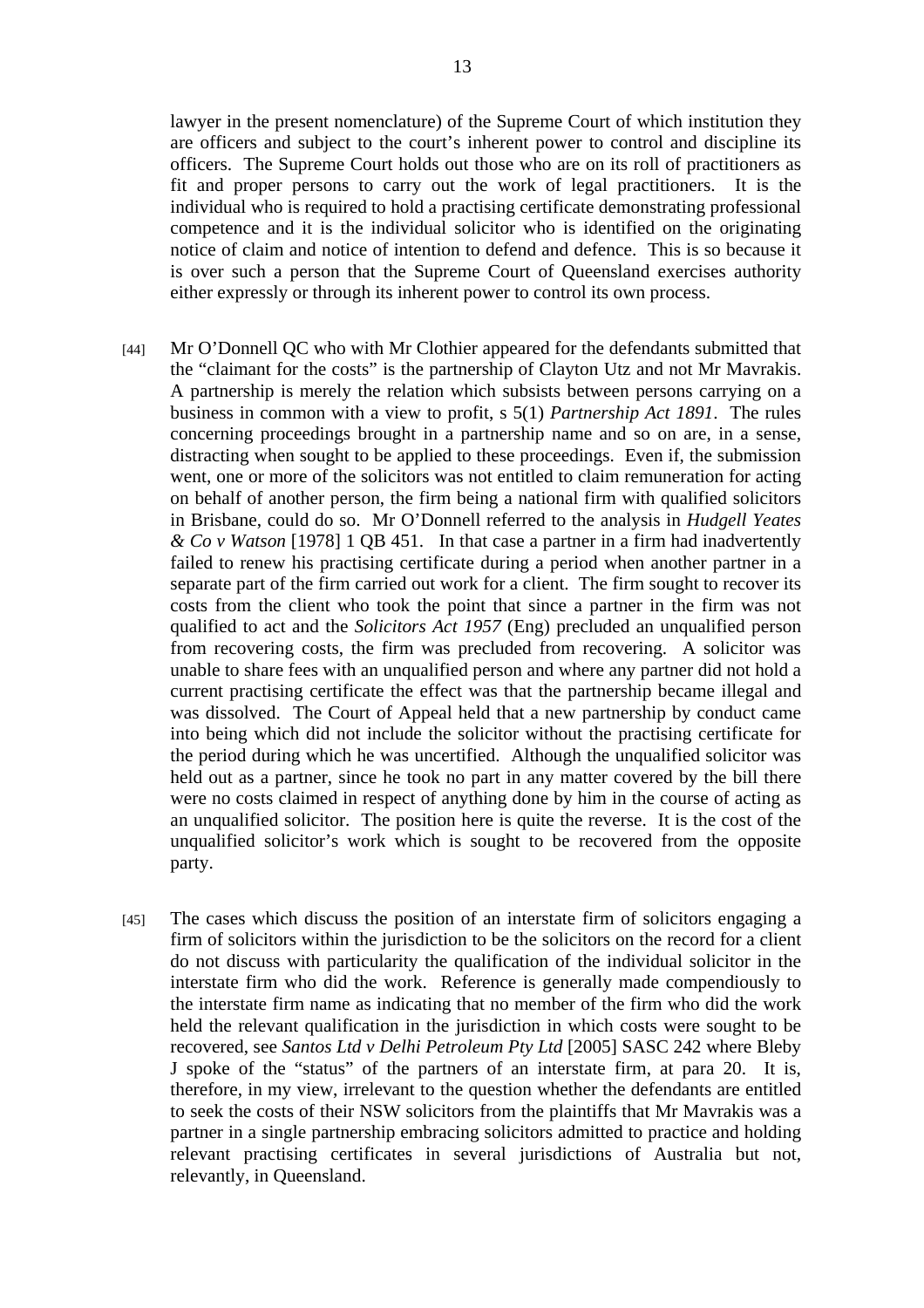#### *(ii) Disbursements*

[46] Rule 714(3) clearly recognises that "party and party" costs may include the cost of an interstate or, indeed, a foreign, in the sense of non-Australian solicitor or barrister, charging for work done and permitting those charges to be recovered on a costs assessment. Those costs are appropriately characterised as disbursements. The reasonableness of the amount charged is judged by the place where the solicitor or barrister practises. In *Santos Ltd v Delhi Petroleum Pty Ltd* a Victorian firm of solicitors were at all material times the principal solicitors for the successful party in the litigation. Bleby J found at para 6 that

> "In effect, they conducted the action. They drew pleadings, took instructions from Delhi and briefed counsel at various stages during the action, including the trial and on appeal. At all material times [the South Australian solicitors were] instructed by [the Victorian] firm] to provide an address for service in South Australia and to undertake any legal work necessary to be performed in South Australia in connection with the litigation."

[47] The bill of costs bore something of the imbalance of the costs statement here in as much as the total disbursements being the Victorian solicitors' costs were approximately \$1.9 million and the South Australian solicitor's fees were some \$34,000. His Honour concluded that the principal solicitors were the Victorian solicitors and the South Australian solicitor their agent so that the proper allowance of an interstate solicitor's costs as a disbursement was not the issue but rather, the status of the interstate solicitors in South Australia. His Honour concluded, relevantly for these proceedings, at para 43 that

> "It is understandable that interstate solicitors, not registered in this State when such registration was necessary, acting as the principals of solicitors who were, should not have been entitled to claim their costs on taxation in this State. They were not legal practitioners with any standing in this State. They were not officers of the Court and were not subject to any disciplinary or other control by the Court. The interstate practitioners, so far as the law of this State were [sic] concerned were in no better position than a lay client."

[48] To similar effect is the decision of the Full Court of the Supreme Court of Western Australia in *Minister for Works v Australian Dredging and General Works Pty Ltd* [1986] WAR 235. A submission to arbitration was contained in an agreement between the Minister and the company whereby the company was to carry out dredging work within the port of Albany. The arbitration was governed by the *Arbitration Act 1895* (WA). The company employed a Melbourne firm of solicitors and through them, counsel, none of whom was a certificated practitioner within the meaning of ss 76 and 77 of the *Legal Practitioners Act 1893* (WA). The company was successful in the arbitration and the arbitrator awarded costs, to be taxed by the taxing officer of the Supreme Court of Western Australia. The Melbourne solicitors had instructed Western Australian solicitors at a very late stage in the arbitration and only in respect of minor matters. The *Arbitration Act* provided that the costs of arbitration proceedings should be the same as costs in an action. The *Legal Practitioners Act 1893* (WA) provided that no person other than certificated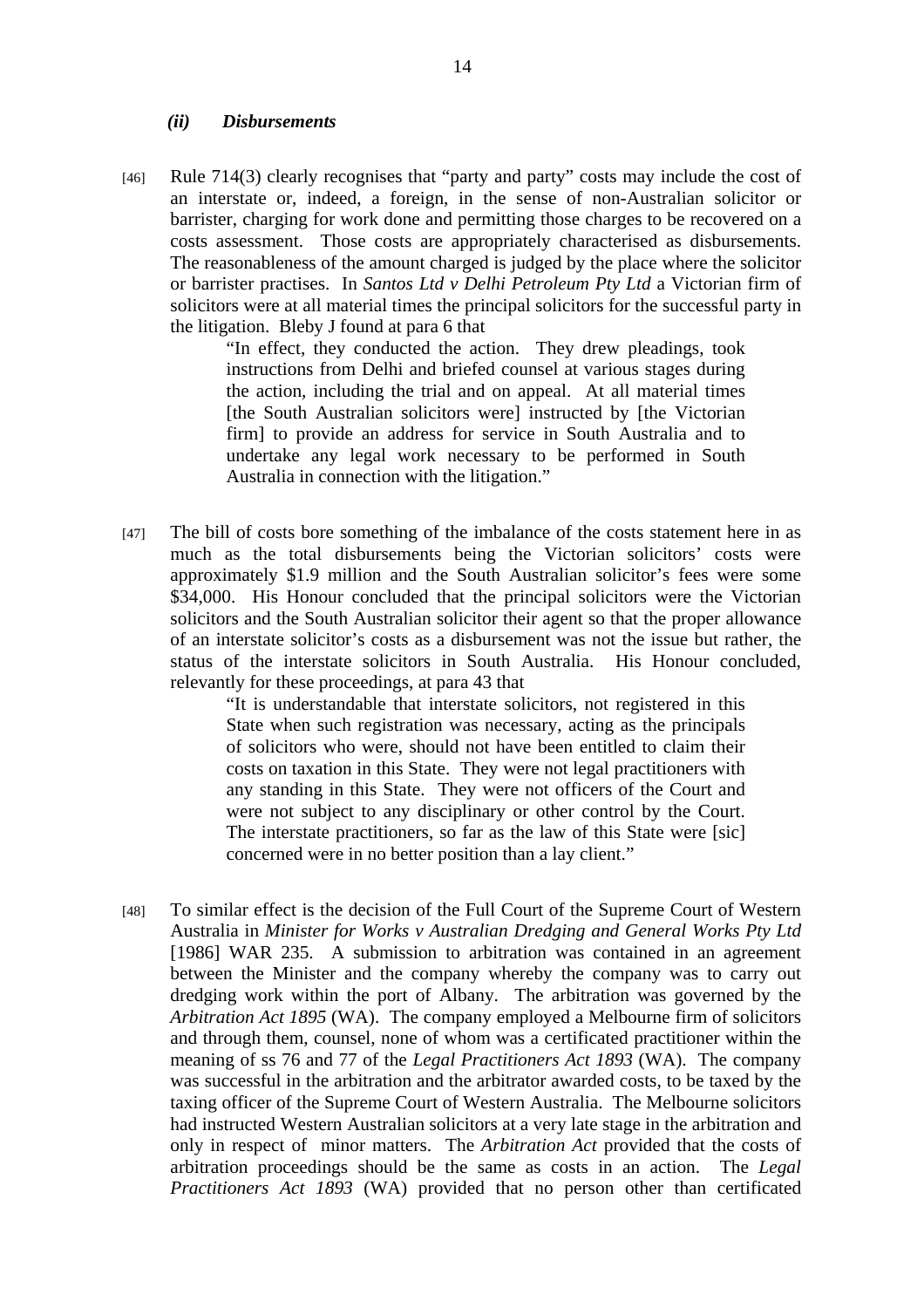practitioners could commence, carry on or appear in any proceedings in any court whatever in Western Australia. The Full Court held that the Victorian solicitors and counsel were not entitled to any costs on taxation. Burt CJ and Kennedy J concluded that solicitors' costs and counsels' fees could only relate to costs and fees of persons who were certificated practitioners or who otherwise had a right of audience before the Supreme Court of Western Australia.

- [49] The Court of Appeal of the Northern Territory in *Elders Trustee and Executor Company Ltd as Executors of the Estate of Howard v Estate of Herbert* (1996) 111 NTR 25 held that professional fees in respect of work done by South Australian solicitors who had acted as principals and had instructed Northern Territory solicitors as their agents were permitted to recover their costs from the estates. Gallop J, with whom Thomas J agreed, concluded on a construction of the relevant Northern Territory legislation, that there was no restriction on a lawyer from another State or Territory conducting litigation in the Northern Territory and any distinction between principal and agent was irrelevant. The earlier decision of *TNT Bulkships Ltd v Hopkins* (1989) 65 NTR 1, a decision of Kearney J, who was also a member of the court in *Howard*, was not followed insofar as he had concluded that the costs of an uncertificated interstate practitioner could not be recovered on a party and party taxation.
- [50] Here there can be no conclusion other than that the New South Wales solicitors of Clayton Utz were the principals directing the litigation being conducted in this court. The question then becomes whether the New South Wales solicitors' status was such as to entitle them to deliver a costs statement that could be assessed.

## *(iii) Status of the New South Wales solicitors in Queensland*

[51] In *Maggbury* Wilson J considered the meaning and effect of s 209(2) of the *Supreme Court Act 1995*. Victorian solicitors had acted for the defendants, one of whom was a company carrying on business in Victoria and the subsidiary of a German company, the other defendant, in respect of litigation conducted in the Supreme Court of Queensland. Those solicitors engaged Queensland solicitors as solicitors on the record who carried out work in respect of the litigation. No member of the Victorian firm had been admitted to practice in Queensland. The subject costs orders were made against the plaintiffs. The costs statements contained particulars of professional fees charged by the Queensland solicitors and particulars of outlays which included the fees of the Victorian solicitors which had been paid by their clients. The plaintiffs argued that since no solicitor in the Victorian firm was admitted to practice in Queensland or held a current practising certificate those charges could not be recovered. Her Honour concluded, at 188, that the Queensland solicitors "as solicitors on the record" performed work "in the Supreme Court" and thereby assumed certain obligations to the court but

> "... the work of the Victorian solicitors, who admittedly played the major role the preparation of the second defendant's defence, is properly characterised as work 'in relation to' proceedings in the Supreme Court rather than as work 'in the Supreme Court'."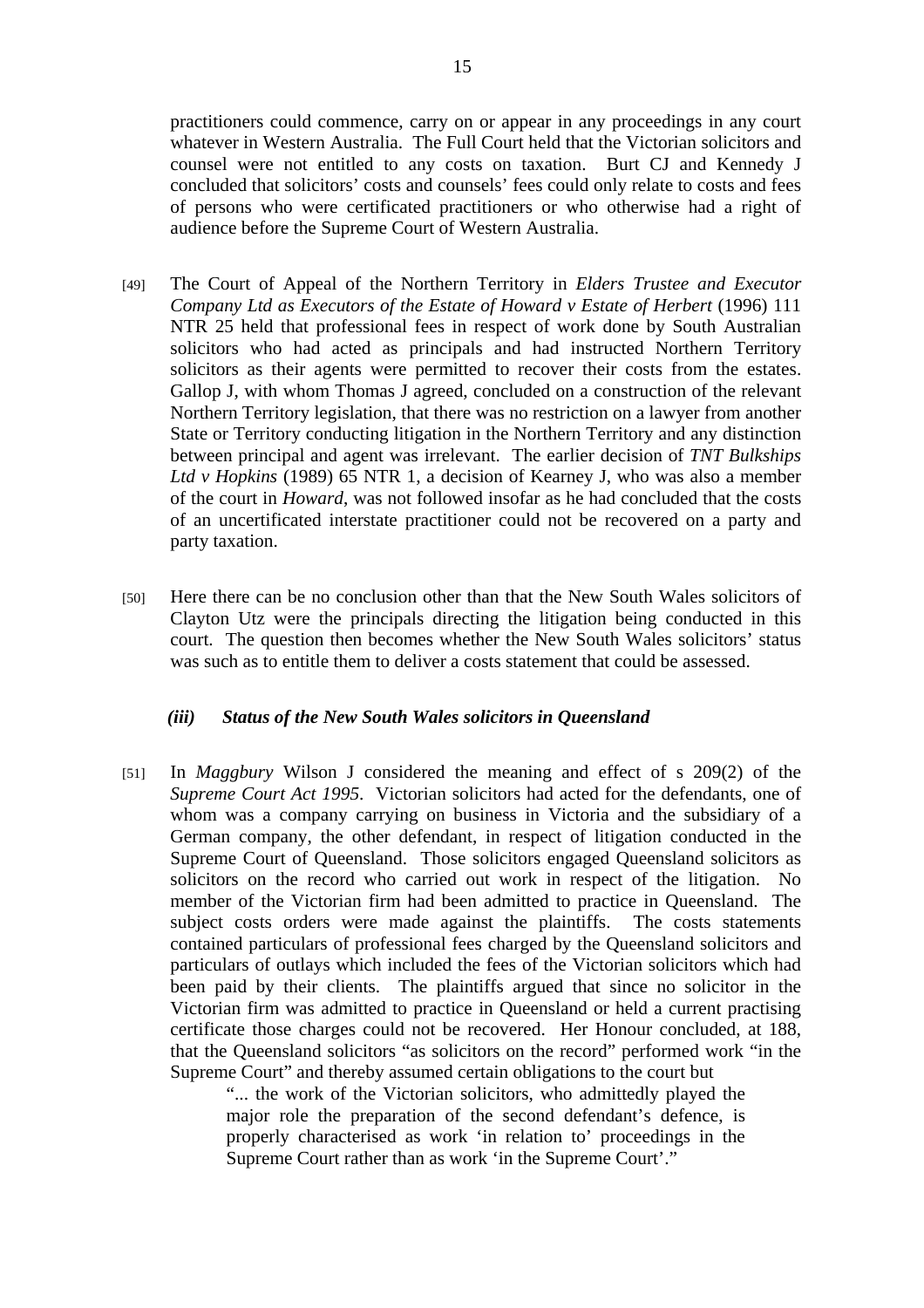[52] In the present matter, however, it is quite clear that the solicitors in New South Wales "acted on behalf of another person *in the Supreme Court*." It cannot be in dispute that, in effect, Mr Mavrakis "ran" the litigation in Queensland and acted in the Supreme Court. He was not qualified to do so.

## *(iv) Is the debt extinguished?*

- [53] The further question then arises whether the defendants may recover as costs sums already paid against the plaintiffs. This will depend on whether s 209(2) extinguishes the debt otherwise owing by the defendants to their New South Wales solicitors so far as the law of Queensland is concerned or merely bars the remedy. If the former, the defendants may not recover the costs whether or not they have been paid. If only the remedy is barred, on the indemnity principle, the defendants may recover the fees and charges on a costs assessment since they have already been paid. Wilson J in *Maggbury* concluded at 189, *obiter*, that s 209(2) "strikes not just at receipt of remuneration but at entitlement to receive remuneration. In other words, it extinguishes the debt of a client to an unqualified person who acts for him or her in the Supreme Court."
- [54] The argument put by the plaintiffs is that since the defendants are not required to pay the New South Wales solicitors because they may not sue in Queensland for the work done in the Supreme Court there can be no indemnification. This is a reference to s 44 of the *Queensland Law Society Act 1952*. Wilson J referred to a number of English authorities such as *In Re Jones* (1869) LR 9 Eq 63 and *In Re Hope* (1872) LR 7 Ch App 766 with provisions similar to s 44 where it was held that although an uncertificated solicitor could not maintain an action to recover fees, to the extent that the fees had been paid, the client could enforce a costs order against the other party to the litigation. Similarly, in *The Estate of Howard*, the Court of Appeal in the Northern Territory in respect of a provision similar to s 44 in the *Legal Practitioners Act 1974*, concluded that costs and disbursements already paid by the client were recoverable. Gallop J added, "all the old cases support that proposition", at 33.
- [55] But the inquiry must be directed to s 209(2), as was recognised by Wilson J. Mr O'Donnell submitted that whether a person is entitled to claim will depend on the proper law of the retainer which he contended is New South Wales. No basis has been advanced for the defendants being able to avoid their contractual obligations under that retainer. In my view, that is not the point. The width of the expressions employed in s 209(2) preclude any recovery "directly or indirectly" in respect of work done "in the Supreme Court" and all of the work the subject of the costs statement must necessarily relate thereto. I respectfully agree with the conclusion, albeit *obiter*, made by Wilson J in *Maggbury.*

# *Section 38 of the Queensland Law Society Act 1952*

[56] By amendment to the General Objection the plaintiffs object that Mr Mavrakis did not at the relevant time hold a valid practising certificate as required by s 38(1) of the *Queensland Law Society Act 1952*. The consequence of practising in the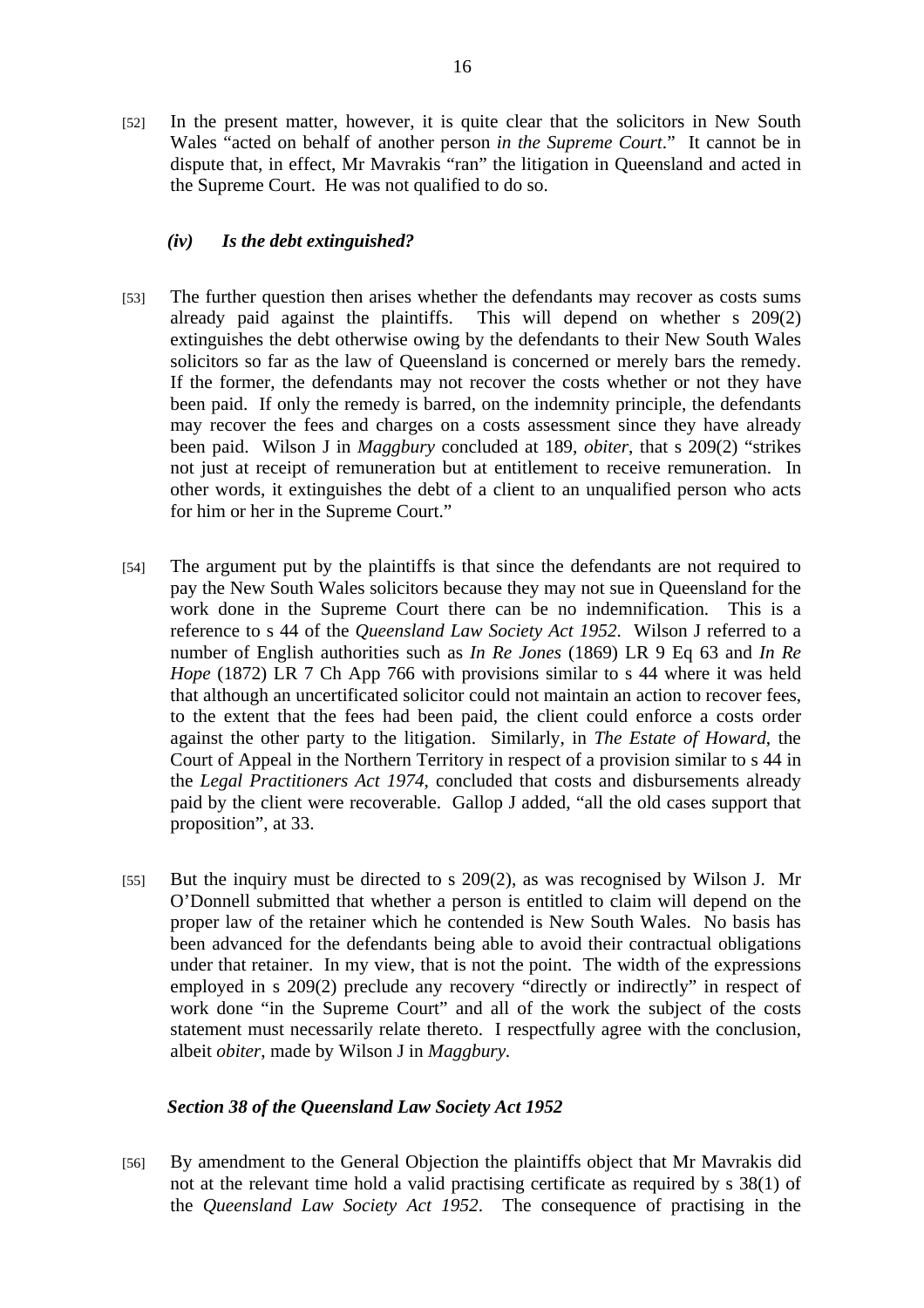absence of such a certificate in Queensland is to be guilty of an offence. At the commencement of the hearing Mr Derrington for the plaintiffs said that no finding of the commission of an offence was invited. Mr Mavrakis was not represented before the court. A consideration of s 38 is unnecessary for the disposition of this matter other than to note, as has already been related, that none of the NSW solicitors who worked on the litigation held Queensland practising certificates.

## *Client agreements – Section 48 of the Queensland Law Society Act 1952*

- [57] By amendment to the General Objection the plaintiffs contend that since the client agreements between the defendants and their solicitors do not conform with s 48 of the *Queensland Law Society Act 1952* they are rendered void by virtue of s 48F of that Act. In that circumstance, the plaintiffs contend, there can be no obligation on the defendants to pay their solicitors and therefore no indemnity.
- [58] Mr O'Donnell has made extensive submissions in writing as to why s 48 has no application to these agreements. To dispose of the issue it is not necessary to consider the arguments in detail.
- [59] Each of the two agreements was made in New South Wales between the defendants and their Sydney solicitors relating, initially, to non-litigious work and entered into well before the Queensland litigation had commenced. Those agreements were in conformity with Division 3 of the *Legal Profession Act 1987* (NSW) concerning costs agreements between solicitors and their clients. The law of the agreement was agreed to be New South Wales and the parties submitted to the exclusive jurisdiction of the New South Wales courts.
- [60] The presumption must be against the extra-territorial operation of the Queensland Act, *Jumbunna Coal Mine NL v Victorian Coal Miners' Association* (1908) 6 CLR 309. Further, s 35(1)(b) of the *Acts Interpretation Act 1954* (Qld) confines a reference to "… other thing" in a Queensland Act to the thing being in Queensland which, I am prepared to accept, could apply to a client agreement. The law of the agreements is clearly New South Wales. Much, if not most, of the retainer was performed in New South Wales. Provisions about client agreements whether made in this State or New South Wales are for the benefit of the client. The client has not sought to set aside the agreement. In view of my approach to s 55B of the *Judiciary Act 1903* (Cth) it is unnecessary to resolve this issue further but it is my tentative view that s 48 does not affect these agreements between the solicitors and the defendants, their clients, and not at the behest of the plaintiffs.

# *Section 55B of the Judiciary Act 1903 (Cth)*

[61] Section 55B of the *Judiciary Act* provides

"(1) Subject to this section, a person who:

(a) is for the time being entitled to practise as a barrister or solicitor, or as both, in the Supreme Court of a State; or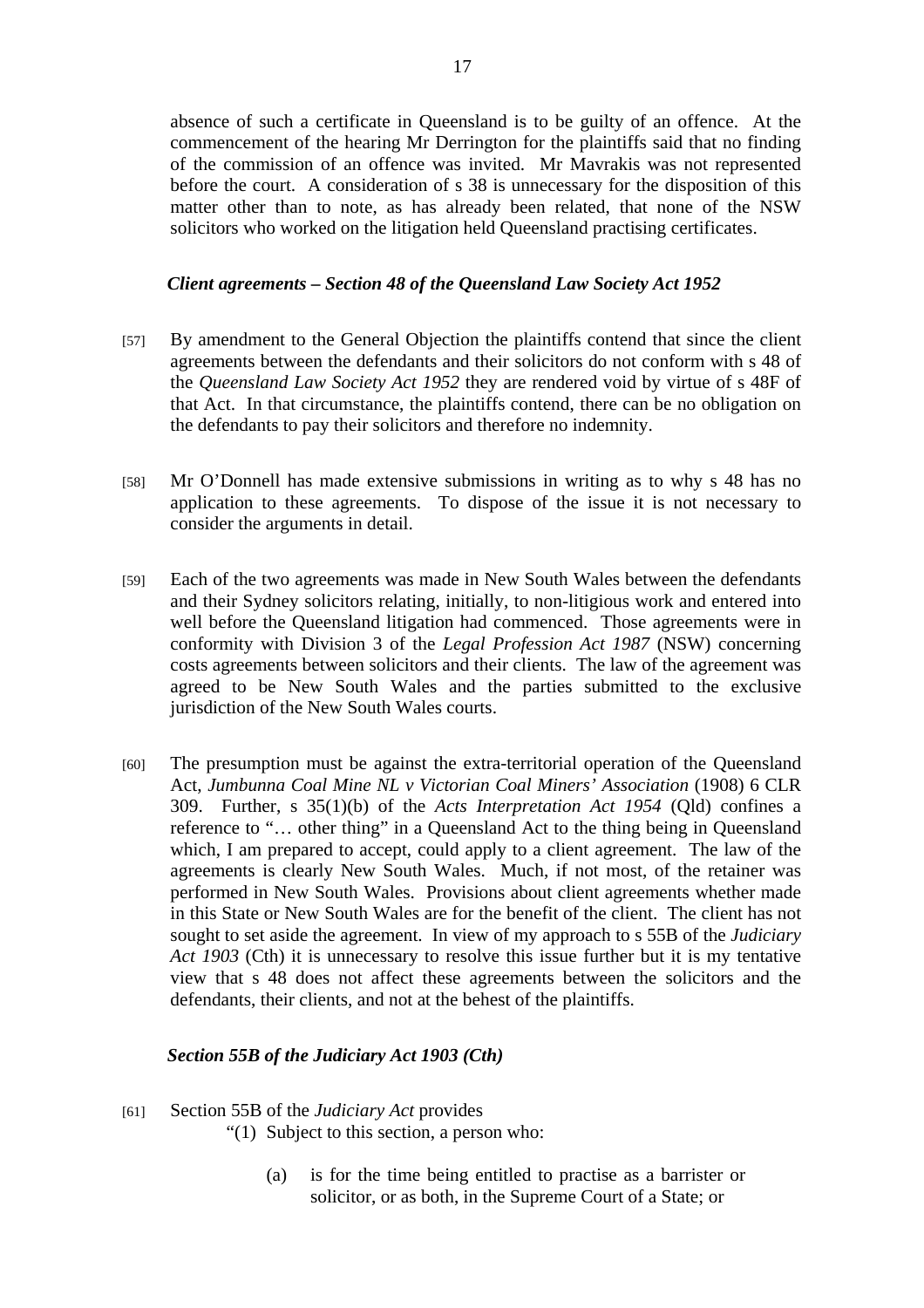(b) is for the time being entitled, under a law (including this Act) in force in a Territory, to practise as a barrister or solicitor, or as both, in the Supreme Court of that Territory;

has the like entitlement to practise in any federal court.

- (2) A person is not entitled to practise in a federal court as a solicitor by reason of paragraph (b) of the last preceding subsection unless:
	- (a) he or she has been admitted to practise as a solicitor or legal practitioner by the Supreme Court of the Territory; or
	- (b) he or she practises as a solicitor in the Territory and his or her sole or principal place of business as a solicitor is in the Territory.
- (3) A person is not entitled to practise as a barrister or solicitor in a federal court by reason of subsection (1) unless his or her name appears in the Register of Practitioners kept in accordance with the next succeeding section as a person entitled to practise in that capacity.
- (4) A person who is, under subsection (1), entitled to practise as a barrister or solicitor, or both, in any federal court has a right of audience:
	- (a) in any court of a State in relation to the exercise by the court of federal jurisdiction; and
	- (b) in any court of an internal Territory in relation to the exercise by the court of federal-type jurisdiction.
- (5) The Chief Justice of the Supreme Court of a State or an internal Territory may direct the Registrar or other proper officer of that Supreme Court to keep a Register of Practitioners for the purposes of subsection (4) and, where such a Register is kept in a State or Territory, a person is not entitled, in a court of that State or Territory, to the right of audience referred to in subsection (4) unless he or she is registered in that Register.
- (6) Where a Register is kept in a State or Territory in accordance with subsection (5), a person who satisfies the Registrar or other officer keeping the Register that he or she is a person referred to in subsection (4) is entitled to be registered in that Register.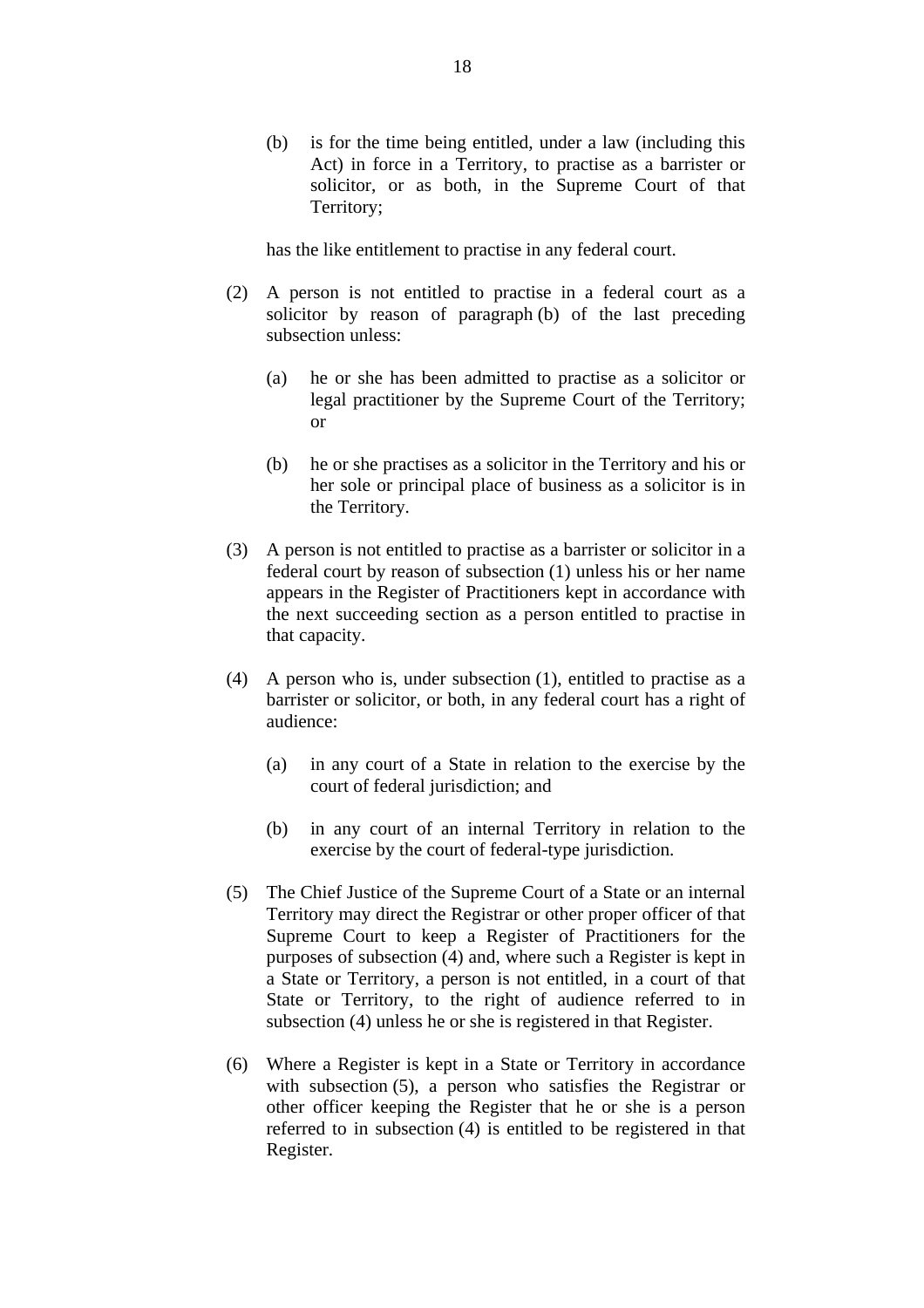- (7) Where it is proved to the satisfaction of the Supreme Court of a State or Territory constituted by 2 or more Judges that a person who is registered in the Register kept in that State or Territory in accordance with subsection (5) has been guilty of conduct that justifies it in so doing, the Supreme Court may order that person's registration be cancelled or be suspended for a specified period, but the Supreme Court may, at any time, order that the registration of the person be restored or that the suspension be terminated.
- (8) The Registrar or other proper officer of the Supreme Court shall make such alterations and notations in a Register kept by him or her as are required by reason of orders of the Supreme Court under subsection (7).
- (9) Notwithstanding subsection (6), where the registration of a person has been cancelled in accordance with subsection (7) and has not been restored, or is for the time being suspended, that person is not entitled again to be registered in the Register except pursuant to an order under subsection (7).
- (10) In this section:

*federal-type jurisdiction*, in relation to a court of an internal Territory, means jurisdiction conferred on the court by or under a law of the Commonwealth, but does not include jurisdiction conferred on the court under an Act providing for the acceptance, administration or government of that Territory."

- [62] Federal jurisdiction as referred to in s  $55B(4)(a)$  was conferred on the Supreme Court of Queensland because the proceedings were between residents of different states within the meaning of s 75(iv) of the *Constitution* and pursuant to s 1037(2) of the *Corporations Act 2001* (Cth). The Supreme Court is not a "federal court" within the meaning of s 71 of the *Constitution*. Mr Mavrakis and the several Sydney-based partners and solicitors who performed work for the defendants in relation to the proceedings had their names recorded in the Register of Practitioners kept by the High Court.
- [63] The issue on this application is what is encompassed in the expression "a right of audience". Mr Derrington submitted that it was limited to the right to appear in court and be heard or to instruct in court. Mr O'Donnell contended that it necessarily extended to the entitlement to be paid for the work associated with that right of audience but nothing more. In *Re O'Connor's Bills of Costs* [1993] 1 Qd R 423 Derrington J drew a distinction between the right to practice permitted by s 55B(1) in any federal court and the right of audience granted by s 55B(4). His Honour concluded at 427 that

"... the right of audience referred to in the latter subsection [(4)] means what is says, a right of audience in the court; and it does not mean, as it was argued, the right to practice in relation to the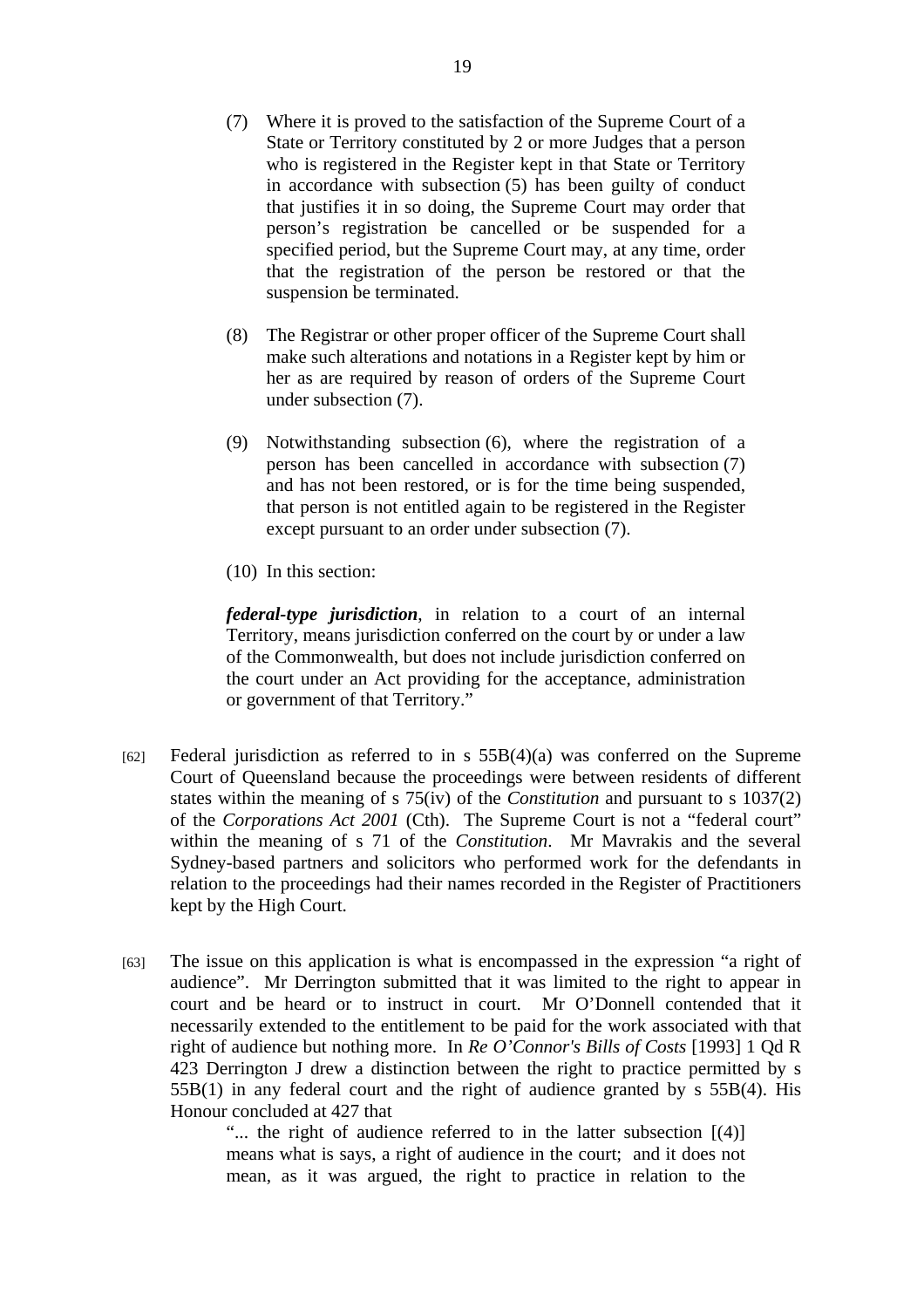performance of all the work of a solicitor in the preparation for and conduct of a trial to be heard by the court."

[64] His Honour derived support for this construction of "right of audience" by reference to subsection (5) which provides that the Chief Justice of the Supreme Court of a State may direct the Registrar of that court to keep a Register of Practitioners for the purpose of subsection (4). Where such a Register is kept a person is not entitled in a court of that State to the right of audience referred to in subsection (4) unless so registered. It is common ground that there is no such Register in Queensland. His Honour concluded at 428 that that approach to s 55B(4) establishes that

> "… except to the extent that the Act [*Judiciary Act*] provides, the law, rules and conventions relating to the practise by a practitioner in the state court still apply in such circumstances."

Accepting that there is a clear distinction to be drawn between the right to practise in federal courts in s 55B(1) and the right of audience in a State or Territory court exercising federal jurisdiction I am of the respectful view that his Honour drew the boundary too narrowly. Before elaborating I will mention some of the other authorities.

[65] In *Minister for Works v Australian Dredging and General Works Pty Ltd* Kennedy J, speaking of the Rules of the Supreme Court (WA) where solicitors and counsel are referred to in O 66 said *obiter* at 242

> "… they will be persons who are permitted to act in legal proceedings in the Supreme Court. Only certificated practitioners may so act – see s 76 of the *Legal Practitioners Act* – unless, of course, the court is, in a particular matter, exercising federal jurisdiction, in which event any person entitled to act as a barrister or solicitor in any federal court has a right of audience  $-$  s 55B(4) of the *Judiciary Act* 1903 (Cth) – and in consequence, it may be accepted, his fees or costs, as allowed, may be recovered."

So, too, in *Santos* where Bleby J approved the observation of Kennedy J at para 41.

[66] *Mitchell v Mitchell* (1971) 19 FLR 100, a decision of Neasey J in the Supreme Court of Tasmania, concerned proceedings under the *Matrimonial Causes Act 1959*  (Cth) which had been commenced by a practitioner in Darwin on behalf of the husband. The respondent wife was resident in Brisbane and instructed Queensland solicitors who instructed a Darwin firm of solicitors to act for her in the Northern Territory. The proceedings were transferred to the Supreme Court of Tasmania because the husband moved to Tasmania. The wife's Queensland solicitors instructed a Hobart firm to act. Costs in the proceedings were awarded to the wife. Two bills of costs were filed for taxation, one from the Hobart solicitors for the wife and one from the Queensland solicitors. There were no rules under the *Matrimonial Causes Act* about costs. Provision was made for costs to be regulated by the rules of those courts exercising jurisdiction under the Act. The claims for costs were therefore to be determined in accordance with the Tasmanian rules of court. While Neasey J made no mention of it, as Bleby J observed in *Santos*, at para 46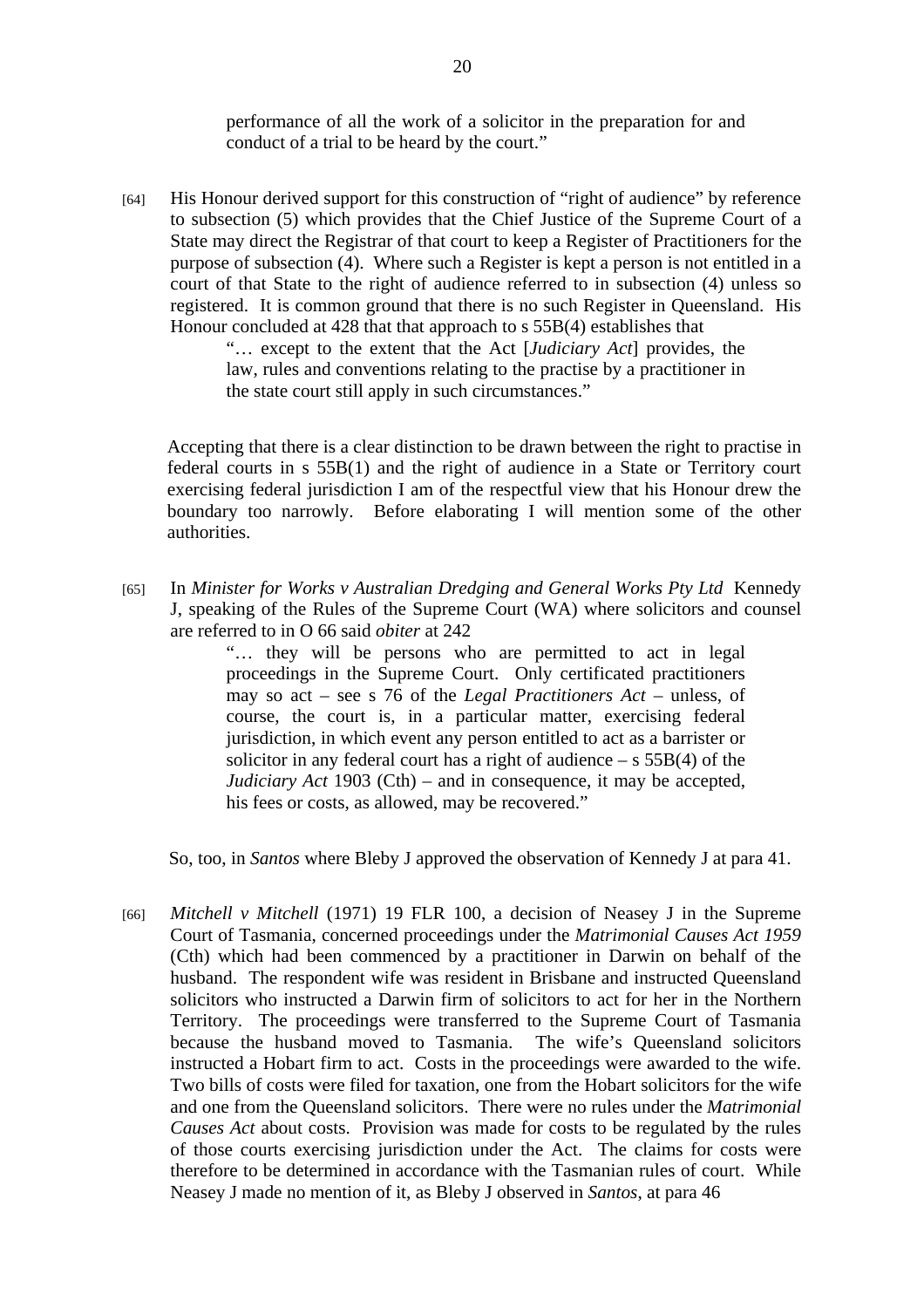"[T]he unstated but necessary assumption was that the Supreme Court of Tasmania was exercising federal jurisdiction, and that therefore solicitors in Queensland were entitled to conduct litigation under the *Matrimonial Causes Act* in Tasmania."

[67] In the Second Reading speech to the *Judiciary Amendment Bill* in the House of Representatives in June 1976 Mr Ellicott, the Minister, said

> "A new provision is to be inserted giving a barrister or solicitor who is on the High Court Roll and entitled to practice in a federal court a right of audience in any State court exercising federal jurisdiction.

> The general effect of the changes will be to provide some relief to the High Court, by restricting the appeals that come to it as of right and enabling it to remit to other courts for trial matters commenced in the original jurisdiction of the High Court. It will provide a firm and more appropriate framework within which the High Court and other courts can operate in the future. The changes will also enhance the jurisdiction of State courts, particularly the State Supreme Courts. The existing provisions forbidding State courts from dealing with *inter se* questions have operated to prevent State courts from making a substantial contribution to the interpretation of the Constitution, since most constitutional issues involve *inter se* questions. Furthermore, the provision that an appeal does not lie as of right to the High Court directly from a single judge of the State Supreme Court or from a lower court of a State will give greater authority to the State Full Courts and Courts of Appeal." *Hansard* House of Representatives 3 June 1976 2945-6.

[68] In *APLA Ltd v Legal Services Commissioner (NSW)* [2005] HCA 44, McHugh J speaking generally of the likelihood that most litigants and potential litigants will be advised and represented by legal practitioners in courts and that the functioning of courts exercising federal jurisdiction will be more efficient if those litigants were advised and represented by lawyers said at 427; para [83]

> "Long ago, the Parliament recognised the central part that legal practitioners play in enforcing federal rights and obligations by legislating to give practitioners entitled to practice in a State or Territory jurisdiction the right to practice in *any* State or Territory court exercising federal jurisdiction."

His Honour was there referring to the several provisions of the *Judiciary Act* to which reference has been made. His Honour's use of the expression "right to practice" was clearly an inadvertence. It would be an unlikely result that, although given a right of audience those legal practitioners were to be limited to charging only for their appearance in court either as an advocate or as instructing solicitor. The right given is not a general right to practise and explains the different expressions used in ss 55B(1) and (4).

[69] A distinction of that kind was discussed in *In Re A Debtor* [1934] 1 Ch 280. A solicitor conducted some proceedings in bankruptcy in a county court which had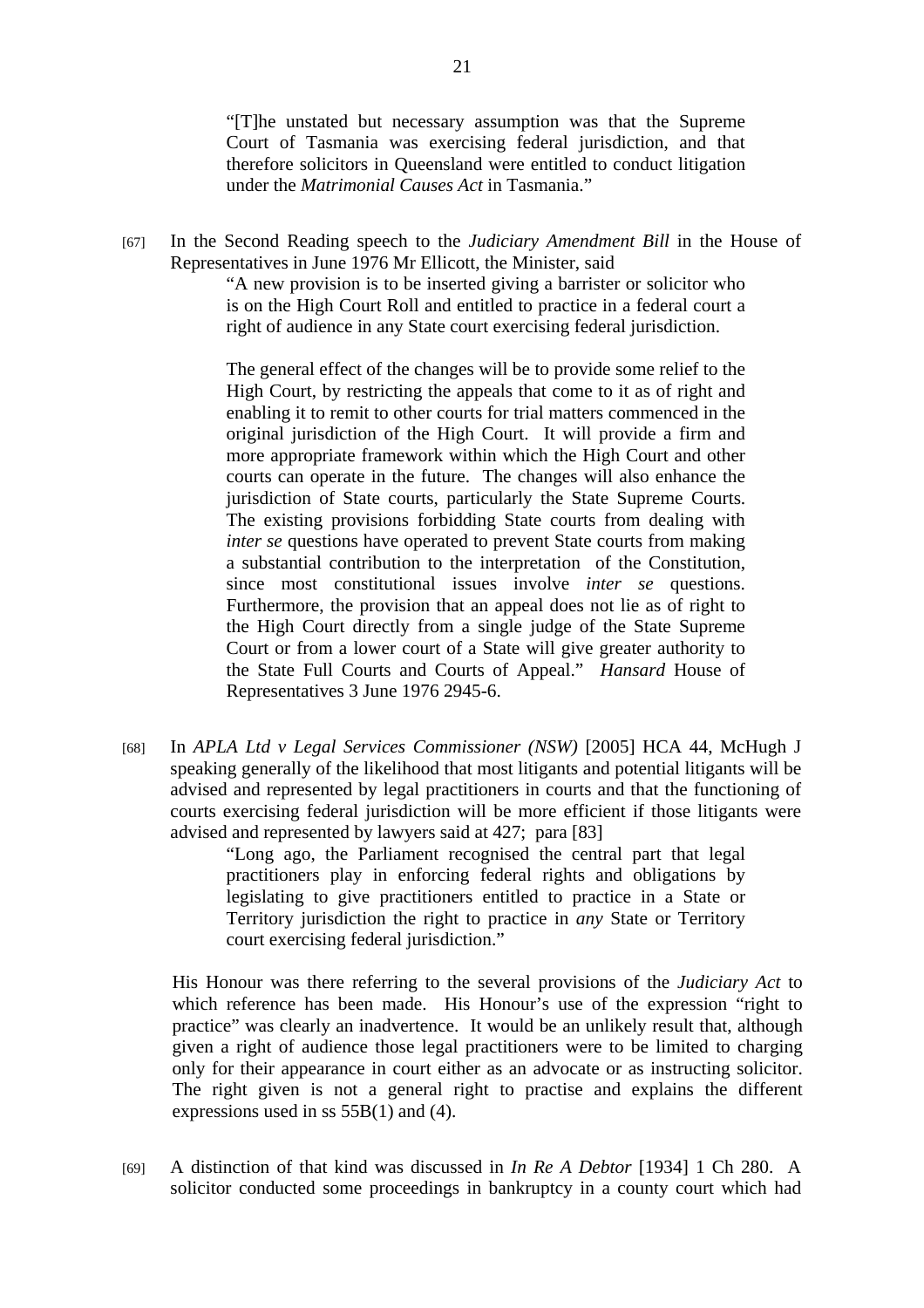bankruptcy jurisdiction. The county court rules did not permit a solicitor to appear for any person in a court unless he had signed a roll of practitioners. Objection was taken to the solicitor's bill because he had not signed the relevant roll. The county court judge allowed the objection. There was an appeal to the Divisional Court sitting in bankruptcy and thence to the Court of Appeal sitting in bankruptcy. Section 70 of the *Bankruptcy Act 1869* (Eng) provided

"Every attorney and solicitor of the Superior Court shall be, and may practise as a solicitor of, and in the Court of Bankruptcy, and in matters before the Chief Judge or Registrars, in the London Court of Bankruptcy, in court or in chambers, may appear and be heard without being required to employ counsel."

That section was subsequently repealed but s 151 of the *Bankruptcy Act 1883* (Eng) provided

"Nothing in this Act, or in any transfer of jurisdiction effected thereby shall take away or affect any right of audience that any person may have had at the commencement of this Act, and all solicitors or other persons who had the right of audience before the Chief Judge in Bankruptcy shall have the like right of audience in bankruptcy matters in the High Court."

[70] Lord Hanworth MR concluded that s 151 safeguarded the position and preserved for the solicitor the same rights he had under s 70 of the previous Act. Of the submission that s 151 referred only to a right of audience and not to a right of practise his Lordship said at 292

> "It is not a general right to appear and to be heard on behalf of any person whom the solicitor may choose to represent. It is a right limited to appearing for persons for whom he is acting in his character of a solicitor. When that definition of a solicitor's position is applied to s 151 of the Act of 1883 it becomes apparent when it refers to solicitors 'who had the right of audience' the phrase 'right of audience' is used as a term of art and in the qualified sense referred to."

[71] Lord Romer in the same case said at 297

'It is no doubt strange that the right of practising is not in terms referred to but only the right of audience. Yet it does seem to me necessary to follow that if the solicitor's right of audience in the county court is to remain unaffected, necessarily his right of practising must also remain unaffected. His right of audience depends upon his right of practising because it is a limited right of audience, limited in the sense pointed out by the Master of the Rolls."

[72] A solicitor granted the right of audience by s 55B(4) is not thereby granted a general right of practise as a solicitor in that State or Territory. But the right of audience will necessarily encompass an entitlement to recover all the costs related to the preparation for and hearing of the matter which is before the Supreme Court by virtue of the exercise of federal jurisdiction and for which the solicitor is retained.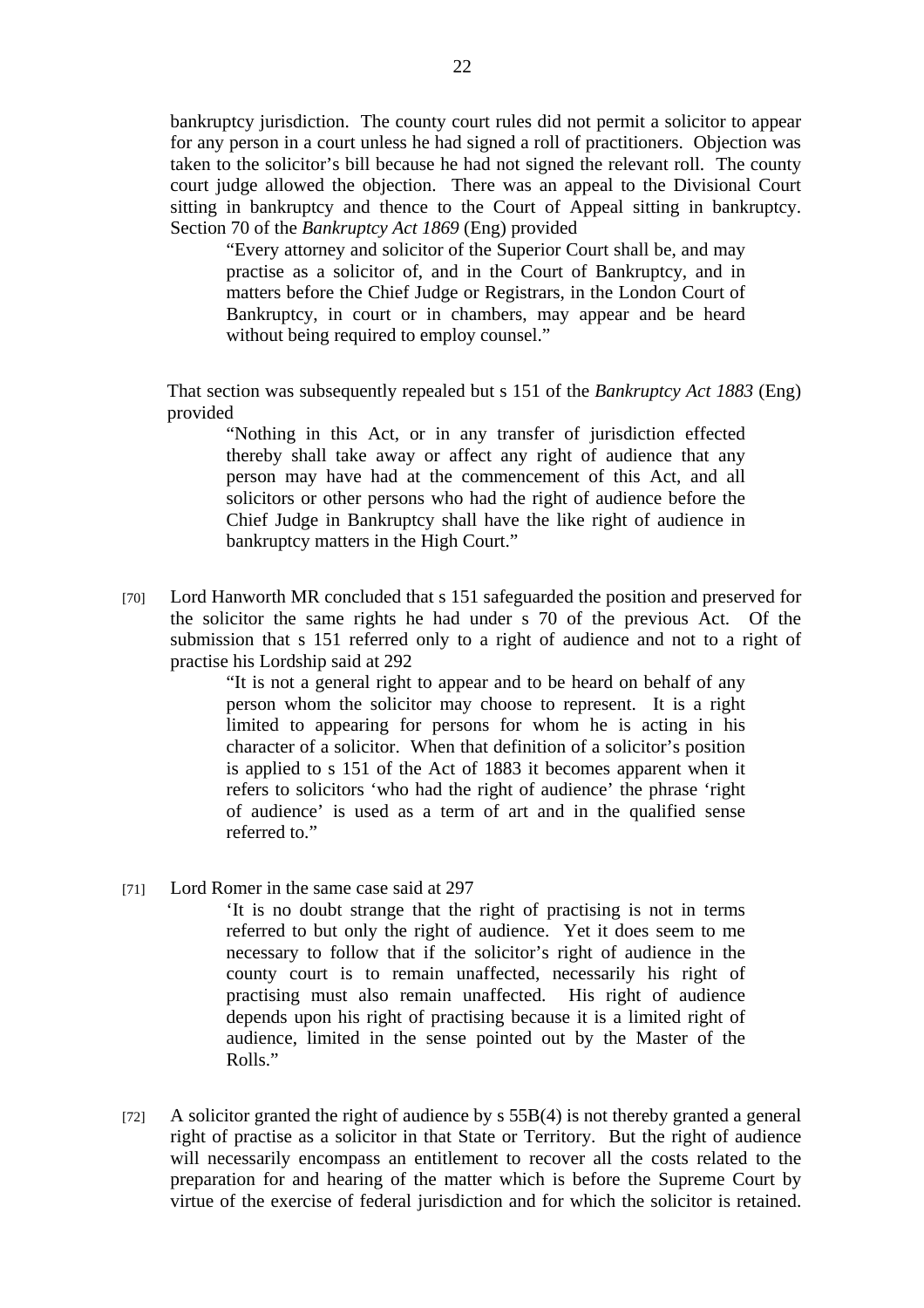It therefore follows that the defendants are entitled to seek indemnity for their costs from the plaintiffs.

#### *Inconsistency between s 209 and s 55B*

- [73] The defendants submit that if there can be no harmonisation between s 209 and s 55B(4) then s 209 is inconsistent with s 55B(4) and is an invalid exercise of the State's legislative power. The inconsistency which is relied upon by the defendants is inconsistency of the kind identified in *Australian Mutual Provident Society v Goulden* (1986) 160 CLR 330. That inconsistency is an impairment of or a detraction from a Commonwealth scheme of legislation and of rights, remedies and jurisdiction confirmed by such legislation. The issue was considered recently in relation to legal practitioners by the High Court in *APLA*. The State legislation under consideration was the *Legal Profession Amendment (Personal Injury Advertising) Regulation 2003* (NSW) made under the *Legal Profession Act 1987* (NSW) prohibiting the advertising of legal services in relation to instances of personal injury. The plaintiff organisation challenged the constitutional validity of the regulation in the original jurisdiction of the High Court. The majority, Gleeson CJ, Gummow, Hayne, Callinan and Heydon JJ (McHugh J not deciding and Kirby J dissenting) concluded that the regulation was not invalid as being inconsistent with s 109 of the *Constitution* as it did not impair federal law.
- [74] Gleeson CJ and Heydon J in their joint judgment discussed the regulation of the legal profession in Australia, noting that it is organised and regulated primarily on a State or Territory basis and that each had its own regulatory regime commonly involving a principle statute and rules made pursuant to that statute. Whilst noticing a substantial and increasing degree of uniformity and reciprocity in those regulatory regimes nonetheless their Honours observed that the right to practise and the right of audience in a State or Territory court depended upon admission by a State or Territory Supreme Court and, generally, the holding of a current practising certificate.
- [75] Their Honours observed that while the High Court is described in s 71 of the *Constitution* as the "Federal Supreme Court", the court does not admit people to practise as legal practitioners and although s 86 of the *Judiciary Act* envisages the possibility of the Rules of the High Court providing for the admission of persons to practise as barristers or solicitors in any federal court there are no such rules. Their Honours said at para 22

"Rather the *Judiciary Act* in ss 55B and 55C accommodates the State and Territory based scheme of admission and regulation in the following manner. Section 55B(1) provides that, subject to s 55B(3), a person who is for the time being entitled to practise as a barrister or solicitor or both in the Supreme Court of a State or Territory has the like entitlement to practise in any federal court. Section 55B(3) provides that such entitlement depends upon a person's name appearing in the Register of Practitioners kept at the Registry of the High Court. … Entry in the Register is determined by reference back to s 55B which, in effect, means entitlement to practise in the Supreme Court of a State or Territory. Section 55B(4) provides that